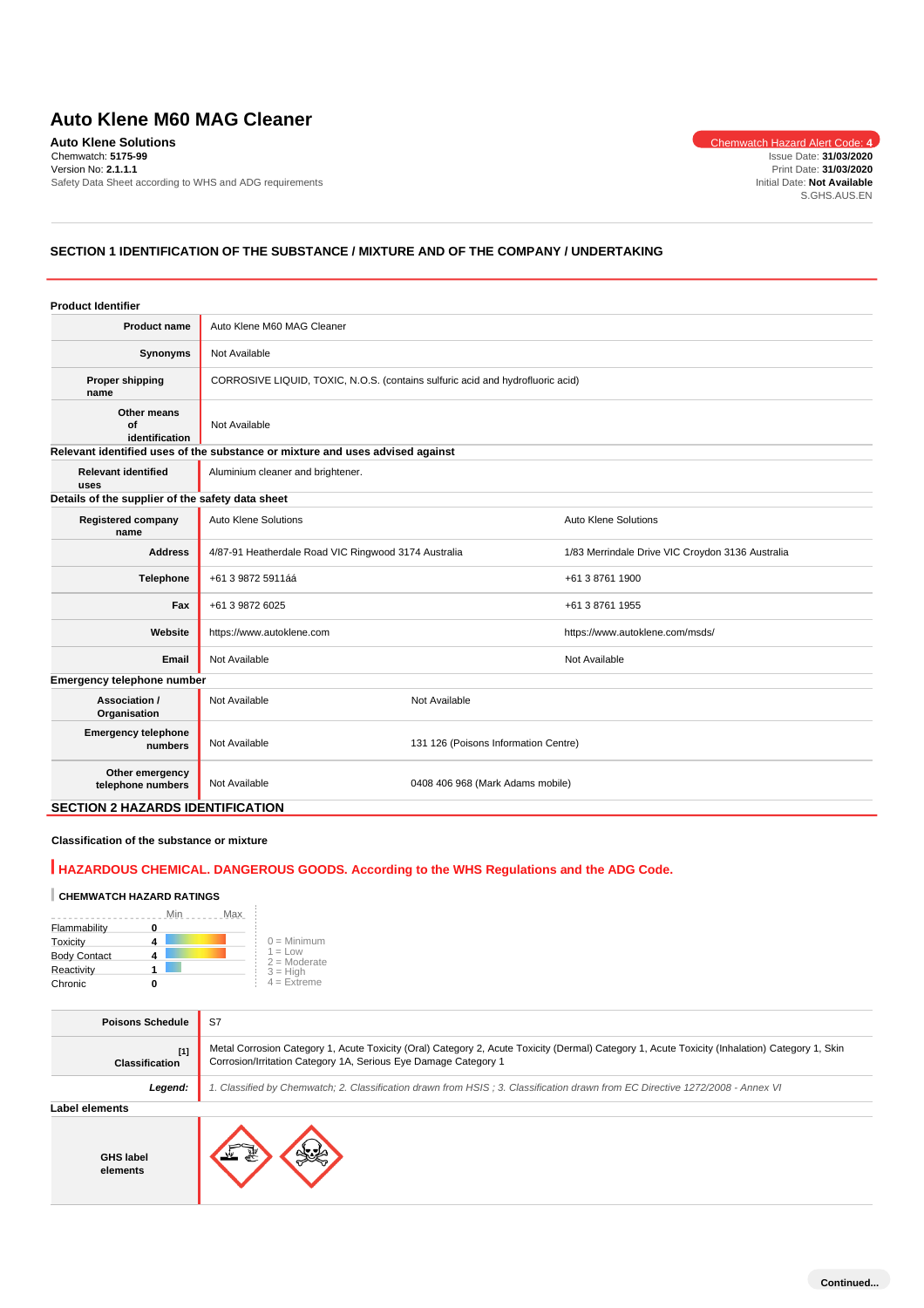# Chemwatch: **5175-99** Page **2** of **14** Issue Date: **31/03/2020 Auto Klene M60 MAG Cleaner**

SIGNAL WORD | DANGER

| Hazard statement(s)                          |                                                                                                                                  |
|----------------------------------------------|----------------------------------------------------------------------------------------------------------------------------------|
| H <sub>290</sub>                             | May be corrosive to metals.                                                                                                      |
| H300                                         | Fatal if swallowed.                                                                                                              |
| H310                                         | Fatal in contact with skin.                                                                                                      |
| H330                                         | Fatal if inhaled.                                                                                                                |
| H314                                         | Causes severe skin burns and eye damage.                                                                                         |
| H318                                         | Causes serious eye damage.                                                                                                       |
| <b>Precautionary statement(s) Prevention</b> |                                                                                                                                  |
| P260                                         | Do not breathe dust/fume/gas/mist/vapours/spray.                                                                                 |
| P262                                         | Do not get in eyes, on skin, or on clothing.                                                                                     |
| P270                                         | Do not eat, drink or smoke when using this product.                                                                              |
| P271                                         | Use only outdoors or in a well-ventilated area.                                                                                  |
| P280                                         | Wear protective gloves/protective clothing/eye protection/face protection.                                                       |
| P234                                         | Keep only in original container.                                                                                                 |
| P284                                         | Wear respiratory protection.                                                                                                     |
| <b>Precautionary statement(s) Response</b>   |                                                                                                                                  |
| P301+P310                                    | IF SWALLOWED: Immediately call a POISON CENTER or doctor/physician.                                                              |
| P301+P330+P331                               | IF SWALLOWED: Rinse mouth. Do NOT induce vomiting.                                                                               |
| P303+P361+P353                               | IF ON SKIN (or hair): Remove/Take off immediately all contaminated clothing. Rinse skin with water/shower.                       |
| P304+P340                                    | IF INHALED: Remove victim to fresh air and keep at rest in a position comfortable for breathing.                                 |
| P305+P351+P338                               | IF IN EYES: Rinse cautiously with water for several minutes. Remove contact lenses, if present and easy to do. Continue rinsing. |
| P363                                         | Wash contaminated clothing before reuse.                                                                                         |
| P302+P350                                    | IF ON SKIN: Gently wash with plenty of soap and water.                                                                           |
| Precautionary statement(s) Storage           |                                                                                                                                  |
| P403+P233                                    | Store in a well-ventilated place. Keep container tightly closed.                                                                 |
| P405                                         | Store locked up.                                                                                                                 |
| Precautionary statement(s) Disposal          |                                                                                                                                  |
| P501                                         | Dispose of contents/container in accordance with local regulations.                                                              |
|                                              | <b>SECTION 3 COMPOSITION / INFORMATION ON INGREDIENTS</b>                                                                        |

#### **Substances**

See section below for composition of Mixtures

#### **Mixtures**

| <b>CAS No</b> | %[weight]                           | Name                 |
|---------------|-------------------------------------|----------------------|
| 7664-93-9     | $0 - 10$                            | sulfuric acid        |
| Not Available | $1 - 10$                            | non ionic surfactant |
| 7664-39-3     | $8-9$                               | hydrofluoric acid    |
| Not Available | -≺1                                 | dye                  |
| 7732-18-5     | >60                                 | water                |
|               | <b>SECTION 4 FIRST AID MEASURES</b> |                      |

**Description of first aid measures**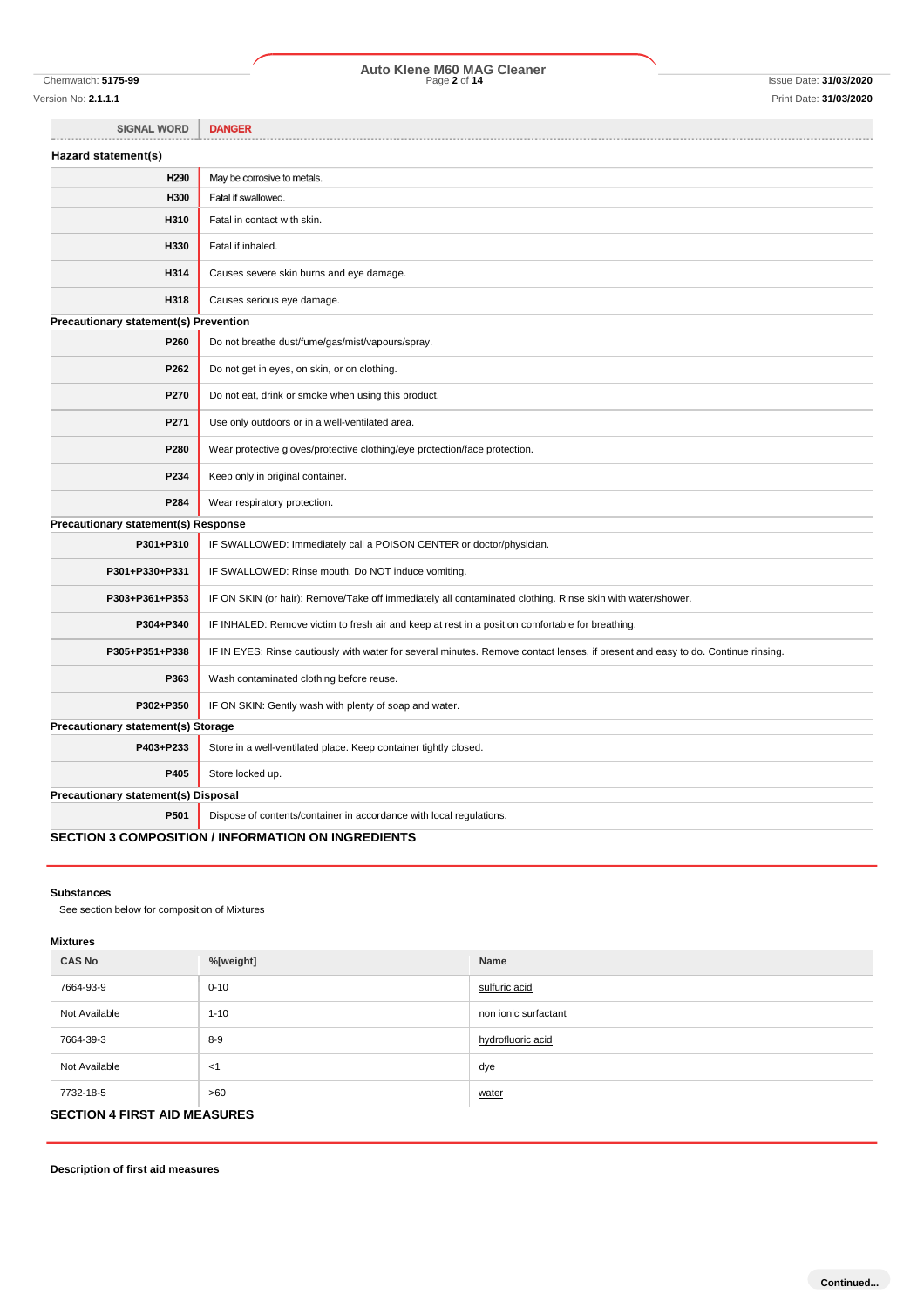Chemwatch: **5175-99** Page **3** of **14** Issue Date: **31/03/2020 Auto Klene M60 MAG Cleaner**

| <b>Eye Contact</b>  | If this product comes in contact with the eyes:<br>Immediately hold eyelids apart and flush the eye continuously with running water.<br>Ensure complete irrigation of the eye by keeping eyelids apart and away from eye and moving the eyelids by occasionally lifting the upper and<br>lower lids. • Continue flushing until advised to stop by the Poisons Information Centre or a doctor, or for at least 15 minutes.<br>Transport to hospital or doctor without delay.<br>▶ Removal of contact lenses after an eye injury should only be undertaken by skilled personnel.                                                                                                                                                                                                                                                                                                                                                                                                                                                                                                                                                                                                                                                                                                                                                                                                                |
|---------------------|-----------------------------------------------------------------------------------------------------------------------------------------------------------------------------------------------------------------------------------------------------------------------------------------------------------------------------------------------------------------------------------------------------------------------------------------------------------------------------------------------------------------------------------------------------------------------------------------------------------------------------------------------------------------------------------------------------------------------------------------------------------------------------------------------------------------------------------------------------------------------------------------------------------------------------------------------------------------------------------------------------------------------------------------------------------------------------------------------------------------------------------------------------------------------------------------------------------------------------------------------------------------------------------------------------------------------------------------------------------------------------------------------|
| <b>Skin Contact</b> | If there is evidence of severe skin irritation or skin burns:<br>▶ Avoid further contact. Immediately remove contaminated clothing, including<br>footwear. Flush skin under running water for 15 minutes.<br>▶ Avoiding contamination of the hands, massage calcium gluconate gel into affected areas, pay particular attention to creases in<br>skin. Contact the Poisons Information Centre.<br>► Continue gel application for at least 15 minutes after burning sensation ceases.<br>If pain recurs, repeat application of calcium gluconate gel or apply every 20 minutes.<br>If no gel is available, continue washing for at least 15 minutes, using soap if available. If patient is conscious, give six calcium gluconate or<br>calcium carbonate tablets in water by mouth.<br>Transport to hospital, or doctor, urgently.                                                                                                                                                                                                                                                                                                                                                                                                                                                                                                                                                            |
| <b>Inhalation</b>   | If fumes or combustion products are inhaled remove from contaminated<br>area. Lay patient down. Keep warm and rested.<br>Prostheses such as false teeth, which may block airway, should be removed, where possible, prior to initiating first aid procedures.<br>▶ Apply artificial respiration if not breathing, preferably with a demand valve resuscitator, bag-valve mask device, or pocket mask as trained.<br>Perform CPR if                                                                                                                                                                                                                                                                                                                                                                                                                                                                                                                                                                                                                                                                                                                                                                                                                                                                                                                                                            |
|                     | necessary.<br>▶ Transport to hospital, or doctor, without delay.<br>Inhalation of vapours or aerosols (mists, fumes) may cause lung oedema.<br>► Corrosive substances may cause lung damage (e.g. lung oedema, fluid in the lungs).<br>As this reaction may be delayed up to 24 hours after exposure, affected individuals need complete rest (preferably in semi-recumbent posture)<br>and must be kept under medical observation even if no symptoms are (yet) manifested.<br>► Before any such manifestation, the administration of a spray containing a dexamethasone derivative or beclomethasone derivative may<br>be considered. This must definitely be left to a doctor or person authorised by him/her. (ICSC13719)<br>For massive exposures:<br>If dusts, vapours, aerosols, fumes or combustion products are inhaled, remove from contaminated<br>area. Lay patient down.<br>Keep warm and rested.<br>▶ Prostheses such as false teeth, which may block airway, should be removed, where possible, prior to initiating first aid procedures.<br>▶ Apply artificial respiration if not breathing, preferably with a demand valve resuscitator, bag-valve mask device, or pocket mask as trained.<br>Perform CPR if necessary.<br>If victim is conscious, give six calcium gluconate or calcium carbonate tablets in water by mouth.<br>Transport to hospital, or doctor, urgently. |
| Ingestion           | For advice, contact a Poisons Information Centre or a doctor at once.<br>• Urgent hospital treatment is likely to be needed.<br>If swallowed do <b>NOT</b> induce vomiting.<br>If vomiting occurs, lean patient forward or place on left side (head-down position, if possible) to maintain open airway and prevent aspiration.<br>• Observe the patient carefully.<br>▶ Never give liquid to a person showing signs of being sleepy or with reduced awareness; i.e. becoming<br>unconscious. Give water to rinse out mouth, then provide liquid slowly and as much as casualty can<br>comfortably drink. Transport to hospital or doctor without delay.                                                                                                                                                                                                                                                                                                                                                                                                                                                                                                                                                                                                                                                                                                                                      |
|                     | Indication of any immediate medical attention and special treatment needed                                                                                                                                                                                                                                                                                                                                                                                                                                                                                                                                                                                                                                                                                                                                                                                                                                                                                                                                                                                                                                                                                                                                                                                                                                                                                                                    |

Following acute or short term repeated exposure to hydrofluoric acid:

Subcutaneous injections of Calcium Gluconate may be necessary around the burnt area. Continued application of Calcium Gluconate Gel or subcutaneous Calcium Gluconate should then continue for 3-4 days at a frequency of 4-6 times per day. If a "burning" sensation recurs, apply more frequently.

Systemic effects of extensive hydrofluoric acid burns include renal damage, hypocalcaemia and consequent cardiac arrhythmias. Monitor haematological, respiratory, renal, cardiac and electrolyte status at least daily. Tests should include FBE, blood gases, chest X-ray, creatinine and electrolytes, urine output, Ca ions, Mg ions and phosphate ions. Continuous ECG monitoring may be required.

Where serum calcium is low, or clinical, or ECG signs of hypocalcaemia develop, infusions of calcium gluconate, or if less serious, oral Sandocal, should be given. Hydrocortisone 500 mg in a four to six hourly infusion may help.

Antibiotics should not be given as a routine, but only when indicated.

Eye contact pain may be excruciating and 2-3 drops of 0.05% pentocaine hydrochloride may be instilled, followed by further irrigation

#### BIOLOGICAL EXPOSURE INDEX - BEI

These represent the determinants observed in specimens collected from a healthy worker exposed at the Exposure Standard (ES or TLV):

| Determinant                                                                         | Index               | Sampling Time          | Comments         |
|-------------------------------------------------------------------------------------|---------------------|------------------------|------------------|
| 1. Methaemoglobin in blood                                                          | 1.5% of haemoglobin | During or end of shift | <b>B. NS. SQ</b> |
| B: Background levels occur in specimens collected from subjects <b>NOT</b> exposed. |                     |                        |                  |

NS: Non-specific determinant; Also seen after exposure to other materials

SQ: Semi-quantitative determinant - Interpretation may be ambiguous; should be used as a screening test or confirmatory test. Treat symptomatically.

For acute or short term repeated exposures to fluorides:

- Fluoride absorption from gastro-intestinal tract may be retarded by calcium salts, milk or antacids.
- Fluoride particulates or fume may be absorbed through the respiratory tract with 20-30% deposited at alveolar level.
- Peak serum levels are reached 30 mins. post-exposure; 50% appears in the urine within 24 hours.

For acute poisoning (endotracheal intubation if inadequate tidal volume), monitor breathing and evaluate/monitor blood pressure and pulse frequently since shock may supervene with little warning. Monitor ECG immediately; watch for arrhythmias and evidence of Q-T prolongation or T-wave changes. Maintain monitor. Treat shock vigorously with isotonic saline (in 5% glucose) to restore blood volume and enhance renal excretion.

Where evidence of hypocalcaemic or normocalcaemic tetany exists, calcium gluconate (10 ml of a 10% solution) is injected to avoid tachycardia.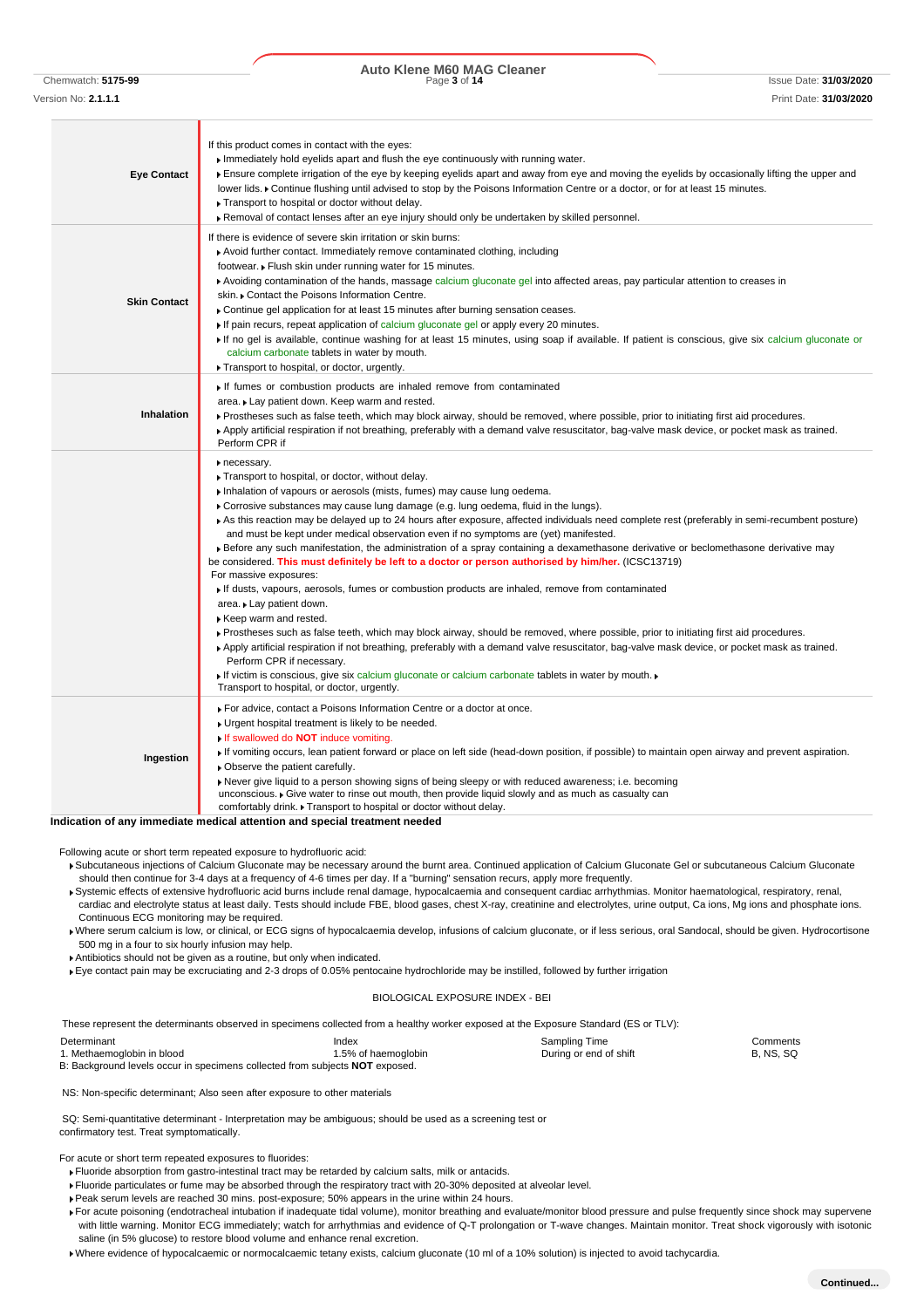# Chemwatch: **5175-99** Page **4** of **14** Issue Date: **31/03/2020 Auto Klene M60 MAG Cleaner**

#### BIOLOGICAL EXPOSURE INDEX - BEI

These represent the determinants observed in specimens collected from a healthy worker exposed at the Exposure Standard (ES or TLV):

| Determinant        | Index              | Sampling Time  | Comments |
|--------------------|--------------------|----------------|----------|
| Fluorides in urine | 3 mg/gm creatinine | Prior to shift | B.NS     |
|                    | 10mg/gm creatinine | End of shift   | B. NS    |
|                    |                    |                |          |

B: Background levels occur in specimens collected from subjects **NOT** exposed

NS: Non-specific determinant; also observed after exposure to other exposures.

#### **SECTION 5 FIREFIGHTING MEASURES**

#### **Extinguishing media**

The product contains a substantial proportion of water, therefore there are no restrictions on the type of extinguishing media which may be used. Choice of extinguishing media should take into account surrounding areas.

Though the material is non-combustible, evaporation of water from the mixture, caused by the heat of nearby fire, may produce floating layers of combustible substances. In such an event consider:  $\mathbf r$  foam.  $\mathbf r$  dry chemical powder.  $\mathbf r$  carbon dioxide.

**Special hazards arising from the substrate or mixture**

| <b>Fire Incompatibility</b>     | None known.                                                                                                                                                                                                                                                                                                                                                                                                                                                                        |
|---------------------------------|------------------------------------------------------------------------------------------------------------------------------------------------------------------------------------------------------------------------------------------------------------------------------------------------------------------------------------------------------------------------------------------------------------------------------------------------------------------------------------|
| <b>Advice for firefighters</b>  |                                                                                                                                                                                                                                                                                                                                                                                                                                                                                    |
| <b>Fire Fighting</b>            | Alert Fire Brigade and tell them location and nature of hazard.<br>. Wear full body protective clothing with breathing apparatus.<br>► Prevent, by any means available, spillage from entering drains or water course.<br>• Use fire fighting procedures suitable for surrounding area.<br>Do not approach containers suspected to be hot.<br>▶ Cool fire exposed containers with water spray from a protected location.<br>If safe to do so, remove containers from path of fire. |
| <b>Fire/Explosion</b><br>Hazard | • Non combustible.<br>Not considered to be a significant fire risk.<br>Acids may react with metals to produce hydrogen, a highly flammable and explosive gas.<br>► Heating may cause expansion or decomposition leading to violent rupture of<br>containers. May emit corrosive, poisonous fumes. May emit acrid smoke.<br>Decomposition may produce toxic fumes of:, carbon dioxide (CO2), hydrogen fluoride, other pyrolysis products typical of burning organic material        |

### **SECTION 6 ACCIDENTAL RELEASE MEASURES**

#### **Personal precautions, protective equipment and emergency procedures**

| <b>Minor Spills</b> | • Drains for storage or use areas should have retention basins for pH adjustments and dilution of spills before discharge or disposal of<br>material. Check regularly for spills and leaks.<br>Clean up all spills immediately.<br>Avoid breathing vapours and contact with skin and eyes.<br>• Control personal contact with the substance, by using protective equipment.<br>Contain and absorb spill with sand, earth, inert material or vermiculite.<br>$\bullet$ Wipe up.<br>▶ Place in a suitable, labelled container for waste disposal. |
|---------------------|-------------------------------------------------------------------------------------------------------------------------------------------------------------------------------------------------------------------------------------------------------------------------------------------------------------------------------------------------------------------------------------------------------------------------------------------------------------------------------------------------------------------------------------------------|
| <b>Major Spills</b> | ▶ Clear area of personnel and move upwind.<br>Alert Fire Brigade and tell them location and nature of hazard.<br>• May be violently or explosively reactive.<br>. Wear full body protective clothing with breathing apparatus.<br>▶ Prevent, by any means available, spillage from entering drains or water course. ▶<br>Consider evacuation (or protect in place).<br>Stop leak if safe to do so.                                                                                                                                              |
|                     | Personal Protective Equipment advice is contained in Section 8 of the SDS.                                                                                                                                                                                                                                                                                                                                                                                                                                                                      |

### **SECTION 7 HANDLING AND STORAGE**

| Precautions for safe handling |                                                                                                 |
|-------------------------------|-------------------------------------------------------------------------------------------------|
|                               | <b>DO NOT</b> allow clothing wet with material to stay in contact with skin                     |
|                               | Avoid all personal contact, including inhalation.                                               |
|                               | ▶ Wear protective clothing when risk of exposure occurs.                                        |
| Safe handling                 | ▶ Use in a well-ventilated area.                                                                |
|                               | . WARNING: To avoid violent reaction, ALWAYS add material to water and NEVER water to material. |
|                               | Avoid smoking, naked lights or ignition sources.                                                |
|                               | Avoid contact with incompatible materials.                                                      |
|                               | When handling, DO NOT eat, drink or smoke.                                                      |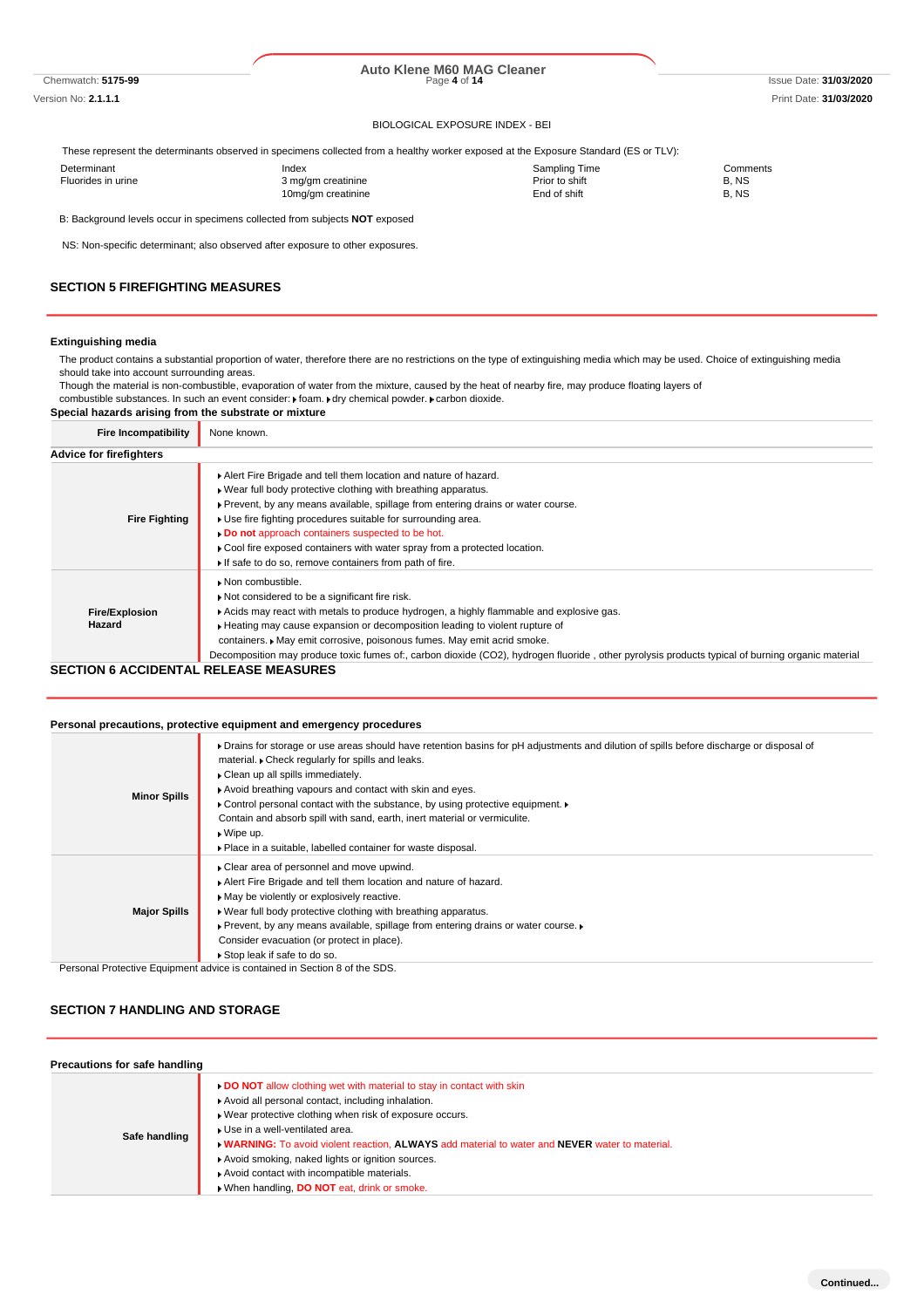# Chemwatch: **5175-99** Page **5** of **14** Issue Date: **31/03/2020 Auto Klene M60 MAG Cleaner**

| Other information       | Store in original containers.<br>Keep containers securely sealed.<br>Store in a cool, dry, well-ventilated area.<br>Store away from incompatible materials and foodstuff containers.<br>► Protect containers against physical damage and check regularly for leaks.<br>• Observe manufacturer's storage and handling recommendations contained within this SDS.                                                                                                                                                                                                                                                                                                                                                                                                                                                                                                                                                                                                                                                                                                                                                                                   |
|-------------------------|---------------------------------------------------------------------------------------------------------------------------------------------------------------------------------------------------------------------------------------------------------------------------------------------------------------------------------------------------------------------------------------------------------------------------------------------------------------------------------------------------------------------------------------------------------------------------------------------------------------------------------------------------------------------------------------------------------------------------------------------------------------------------------------------------------------------------------------------------------------------------------------------------------------------------------------------------------------------------------------------------------------------------------------------------------------------------------------------------------------------------------------------------|
|                         | Conditions for safe storage, including any incompatibilities                                                                                                                                                                                                                                                                                                                                                                                                                                                                                                                                                                                                                                                                                                                                                                                                                                                                                                                                                                                                                                                                                      |
| Suitable container      | DO NOT use aluminium or galvanised<br>containers . Check regularly for spills and leaks<br>Lined metal can, lined metal pail/ can.<br>▶ Plastic pail.<br>▶ Polyliner drum.<br>▶ Packing as recommended by manufacturer.<br>Check all containers are clearly labelled and free from leaks.<br>For low viscosity materials<br>Drums and jerricans must be of the non-removable head type.<br>. Where a can is to be used as an inner package, the can must have a screwed enclosure.<br>For materials with a viscosity of at least 2680 cSt. (23 deg. C) and solids (between 15 C deg. and 40 deg C.):<br>Removable head packaging; »<br>Cans with friction closures and »<br>low pressure tubes and cartridges<br>may be used.<br>Where combination packages are used, and the inner packages are of glass, porcelain or stoneware, there must be sufficient inert cushioning<br>material in contact with inner and outer packages unless the outer packaging is a close fitting moulded plastic box and the substances are not<br>incompatible with the<br>plastic.<br>Material is corrosive to most metals, glass and other siliceous materials. |
| Storage incompatibility | Reacts with mild steel, galvanised steel / zinc producing hydrogen gas which may form an explosive mixture with air.<br>Segregate from alkalies, oxidising agents and chemicals readily decomposed by acids, i.e. cyanides, sulfides, carbonates.<br>Avoid strong bases.                                                                                                                                                                                                                                                                                                                                                                                                                                                                                                                                                                                                                                                                                                                                                                                                                                                                          |

#### **Control parameters**

#### **OCCUPATIONAL EXPOSURE LIMITS (OEL)**

#### **INGREDIENT DATA**

| <b>Source</b>                   | Ingredient        | <b>Material name</b>     | <b>TWA</b>    | <b>STEL</b>      | Peak                                       | <b>Notes</b>  |
|---------------------------------|-------------------|--------------------------|---------------|------------------|--------------------------------------------|---------------|
| Australia Exposure<br>Standards | sulfuric acid     | Sulphuric acid           | 1 mg/m3       | $3 \text{ mg/m}$ | Not Available                              | Not Available |
| Australia Exposure<br>Standards | hydrofluoric acid | Hydrogen fluoride (as F) | Not Available | Not Available    | $2.6 \,\mathrm{mq/m}$ $3/3 \,\mathrm{ppm}$ | Not Available |

**EMERGENCY LIMITS**

| Ingredient           | <b>Material name</b>                   | TEEL-1 |                     | TEEL-2        | TEEL-3        |
|----------------------|----------------------------------------|--------|---------------------|---------------|---------------|
| sulfuric acid        | Sulfuric acid                          |        | Not Available       | Not Available | Not Available |
| hydrofluoric acid    | Hydrogen fluoride; (Hydrofluoric acid) |        | Not Available       | Not Available | Not Available |
| Ingredient           | <b>Original IDLH</b>                   |        | <b>Revised IDLH</b> |               |               |
| sulfuric acid        | 80 mg/m3                               |        | $15 \text{ mg/m}$   |               |               |
| non ionic surfactant | Not Available                          |        | Not Available       |               |               |
| hydrofluoric acid    | 30 ppm                                 |        | 30 [Unch] ppm       |               |               |
| dye                  | Not Available                          |        | Not Available       |               |               |
| water                | Not Available                          |        | Not Available       |               |               |
| -                    |                                        |        |                     |               |               |

**Exposure controls**

**Appropriate engineering controls** Engineering controls are used to remove a hazard or place a barrier between the worker and the hazard. Well-designed engineering controls can be highly effective in protecting workers and will typically be independent of worker interactions to provide this high level of protection. The basic types of engineering controls are: Process controls which involve changing the way a job activity or process is done to reduce the risk. Enclosure and/or isolation of emission source which keeps a selected hazard "physically" away from the worker and ventilation that strategically "adds" and "removes" air in the work environment. Ventilation can remove or dilute an air contaminant if designed properly. The design of a

**Personal prote** 

| ection | - |  | $\sim$ |
|--------|---|--|--------|
|--------|---|--|--------|

ventilation system must match the particular process and chemical or contaminant in use. Employers may need to use multiple types of controls to prevent employee overexposure.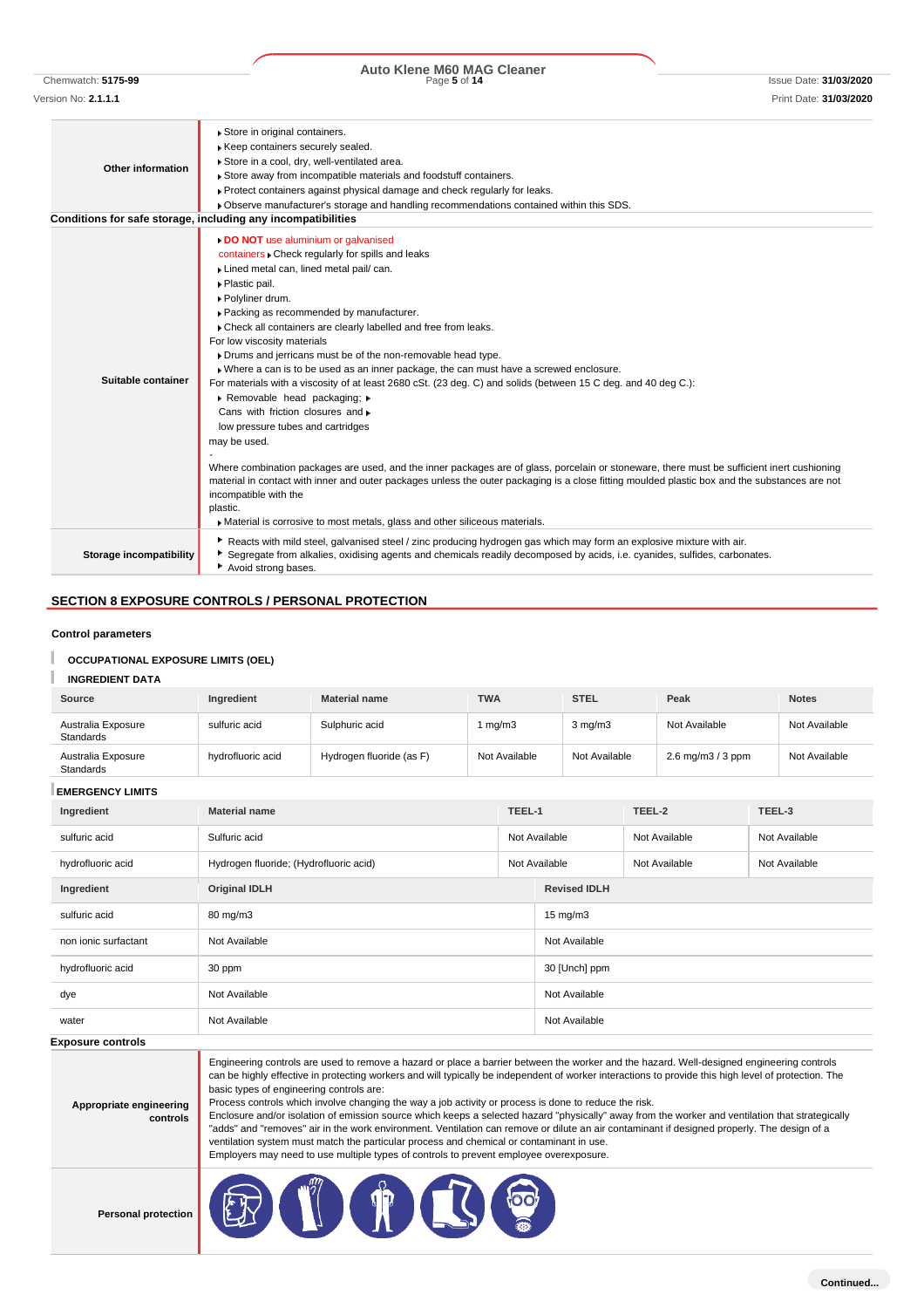Chemwatch: **5175-99** Page **6** of **14** Issue Date: **31/03/2020 Auto Klene M60 MAG Cleaner**

| Version No: <b>2.1.1.1</b> | Print Date: 31/03/2020                                                                                                                                                                                                                                                                                                                                                                                                                                                                                                                                                                                                                                                                                                                                                                                                                                                                                                                                                                                                                                                                                                                                                                                                                                                                                                                                                                                                                                                                                                                                                        |
|----------------------------|-------------------------------------------------------------------------------------------------------------------------------------------------------------------------------------------------------------------------------------------------------------------------------------------------------------------------------------------------------------------------------------------------------------------------------------------------------------------------------------------------------------------------------------------------------------------------------------------------------------------------------------------------------------------------------------------------------------------------------------------------------------------------------------------------------------------------------------------------------------------------------------------------------------------------------------------------------------------------------------------------------------------------------------------------------------------------------------------------------------------------------------------------------------------------------------------------------------------------------------------------------------------------------------------------------------------------------------------------------------------------------------------------------------------------------------------------------------------------------------------------------------------------------------------------------------------------------|
| Eye and face<br>protection | ▶ Safety glasses with unperforated side shields may be used where continuous eye protection is desirable, as in laboratories; spectacles are not<br>sufficient where complete eye protection is needed such as when handling bulk-quantities, where there is a danger of splashing, or if the<br>material may be under pressure.<br>• Chemical goggles whenever there is a danger of the material coming in contact with the eyes; goggles must be properly fitted.<br>Full face shield (20 cm, 8 in minimum) may be required for supplementary but never for primary protection of eyes; these afford face protection.<br>Alternatively a gas mask may replace splash goggles and face shields.<br>Contact lenses may pose a special hazard; soft contact lenses may absorb and concentrate irritants. A written policy document, describing the<br>wearing of lenses or restrictions on use, should be created for each workplace or task. This should include a review of lens absorption and<br>adsorption for the class of chemicals in use and an account of injury experience.                                                                                                                                                                                                                                                                                                                                                                                                                                                                                         |
| <b>Skin protection</b>     | See Hand protection below                                                                                                                                                                                                                                                                                                                                                                                                                                                                                                                                                                                                                                                                                                                                                                                                                                                                                                                                                                                                                                                                                                                                                                                                                                                                                                                                                                                                                                                                                                                                                     |
| Hands/feet protection      | Elbow length PVC gloves<br>. When handling corrosive liquids, wear trousers or overalls outside of boots, to avoid spills entering boots.<br>The selection of suitable gloves does not only depend on the material, but also on further marks of quality which vary from manufacturer to<br>manufacturer. Where the chemical is a preparation of several substances, the resistance of the glove material can not be calculated in advance<br>and has therefore to be checked prior to the application.<br>The exact break through time for substances has to be obtained from the manufacturer of the protective gloves and has to be observed when<br>making a final choice.<br>Suitability and durability of glove type is dependent on usage. Important factors in the selection of gloves include:<br>$\triangleright$ frequency and duration of contact, $\triangleright$<br>chemical resistance of glove material,<br>▶ glove thickness and<br>• dexterity<br>Select gloves tested to a relevant standard (e.g. Europe EN 374, US F739, AS/NZS 2161.1 or national equivalent).<br>• When prolonged or frequently repeated contact may occur, a glove with a protection class of 5 or higher (breakthrough time greater than 240<br>minutes according to EN 374, AS/NZS 2161.10.1 or national equivalent) is recommended.<br>> When only brief contact is expected, a glove with a protection class of 3 or higher (breakthrough time greater than 60 minutes according to EN<br>374, AS/NZS 2161.10.1 or national equivalent) is recommended.<br>Wear safety footwear. |
| <b>Body protection</b>     | See Other protection below                                                                                                                                                                                                                                                                                                                                                                                                                                                                                                                                                                                                                                                                                                                                                                                                                                                                                                                                                                                                                                                                                                                                                                                                                                                                                                                                                                                                                                                                                                                                                    |
| Other protection           | Overalls.<br>PVC Apron.<br>PVC protective suit may be required if exposure severe.<br>▶ Eyewash unit.<br>Ensure there is ready access to a safety shower.                                                                                                                                                                                                                                                                                                                                                                                                                                                                                                                                                                                                                                                                                                                                                                                                                                                                                                                                                                                                                                                                                                                                                                                                                                                                                                                                                                                                                     |
| <b>Thermal hazards</b>     | Not Available                                                                                                                                                                                                                                                                                                                                                                                                                                                                                                                                                                                                                                                                                                                                                                                                                                                                                                                                                                                                                                                                                                                                                                                                                                                                                                                                                                                                                                                                                                                                                                 |

#### **Recommended material(s)**

#### **GLOVE SELECTION INDEX**

Glove selection is based on a modified presentation of the: *"***Forsberg Clothing Performance Index".** The effect(s) of the following substance(s) are taken into account in the

*computergenerated* selection: Auto Klene M60 MAG Cleaner

| <b>Material</b>       | CPI          |
|-----------------------|--------------|
| ##hydrofluoric        | acid         |
| <b>NEOPRENE</b>       | A            |
| <b>BUTYL</b>          | $\mathsf{C}$ |
| <b>BUTYL/NEOPRENE</b> | $\mathsf{C}$ |
| NAT+NEOPR+NITRILE     | C            |
| <b>NATURAL RUBBER</b> | $\mathsf{C}$ |
| NATURAL+NEOPRENE      | $\mathsf{C}$ |
| NEOPRENE/NATURAL      | C            |
| <b>NITRILE</b>        | C            |
| PE                    | $\mathsf{C}$ |
| <b>PVA</b>            | $\mathsf{C}$ |
| <b>PVC</b>            | $\mathsf{C}$ |
| SARANEX-23            | C            |
| <b>VITON</b>          | $\mathsf{C}$ |
| VITON/NEOPRENE        | $\mathsf{C}$ |

\* CPI - Chemwatch Performance Index

A: Best Selection

B: Satisfactory; may degrade after 4 hours continuous immersion

C: Poor to Dangerous Choice for other than short term immersion

**NOTE**: As a series of factors will influence the actual performance of the glove, a final selection must be based on detailed observation. -

\* Where the glove is to be used on a short term, casual or infrequent basis, factors such as"feel" or convenience (e.g. disposability), may dictate a choice of gloves which might otherwise be unsuitable following long-term or frequent use. A qualified practitioner should be consulted.

#### **SECTION 9 PHYSICAL AND CHEMICAL PROPERTIES Respiratory protection**

Type BE-P Filter of sufficient capacity. (AS/NZS 1716 & 1715, EN 143:2000 & 149:2001, ANSI Z88 or national equivalent)

Where the concentration of gas/particulates in the breathing zone, approaches or exceeds the "Exposure Standard" (or ES), respiratory protection is required. Degree of protection varies with both face-piece and Class of filter; the nature of protection varies with Type of filter.

| <b>Required Minimum</b><br><b>Protection Factor</b> | Half-Face<br>Respirator | <b>Full-Face</b><br>Respirator       | <b>Powered Air</b><br>Respirator        |
|-----------------------------------------------------|-------------------------|--------------------------------------|-----------------------------------------|
| up to $10 \times ES$                                | BE-AUS P2               |                                      | BE-PAPR-AUS /<br>Class 1 P <sub>2</sub> |
| up to $50 \times ES$                                |                         | BE-AUS/<br>Class<br>1 P <sub>2</sub> | ۰                                       |
| up to $100 \times ES$<br>$\cdot$ $ \cdot$ $\cdot$   | ۰                       | <b>BE-2 P2</b>                       | BE-PAPR-2 P2 ^                          |

<sup>^ -</sup> Full-face

A(All classes) = Organic vapours, B AUS or B1 = Acid gasses, B2 = Acid gas or hydrogen cyanide(HCN), B3 = Acid gas or hydrogen cyanide(HCN), E = Sulfur dioxide(SO2), G =

Agricultural chemicals,  $K =$  Ammonia(NH3), Hg = Mercury, NO = Oxides of nitrogen,  $MB =$ 

Methyl bromide, AX = Low boiling point organic compounds(below 65 degC)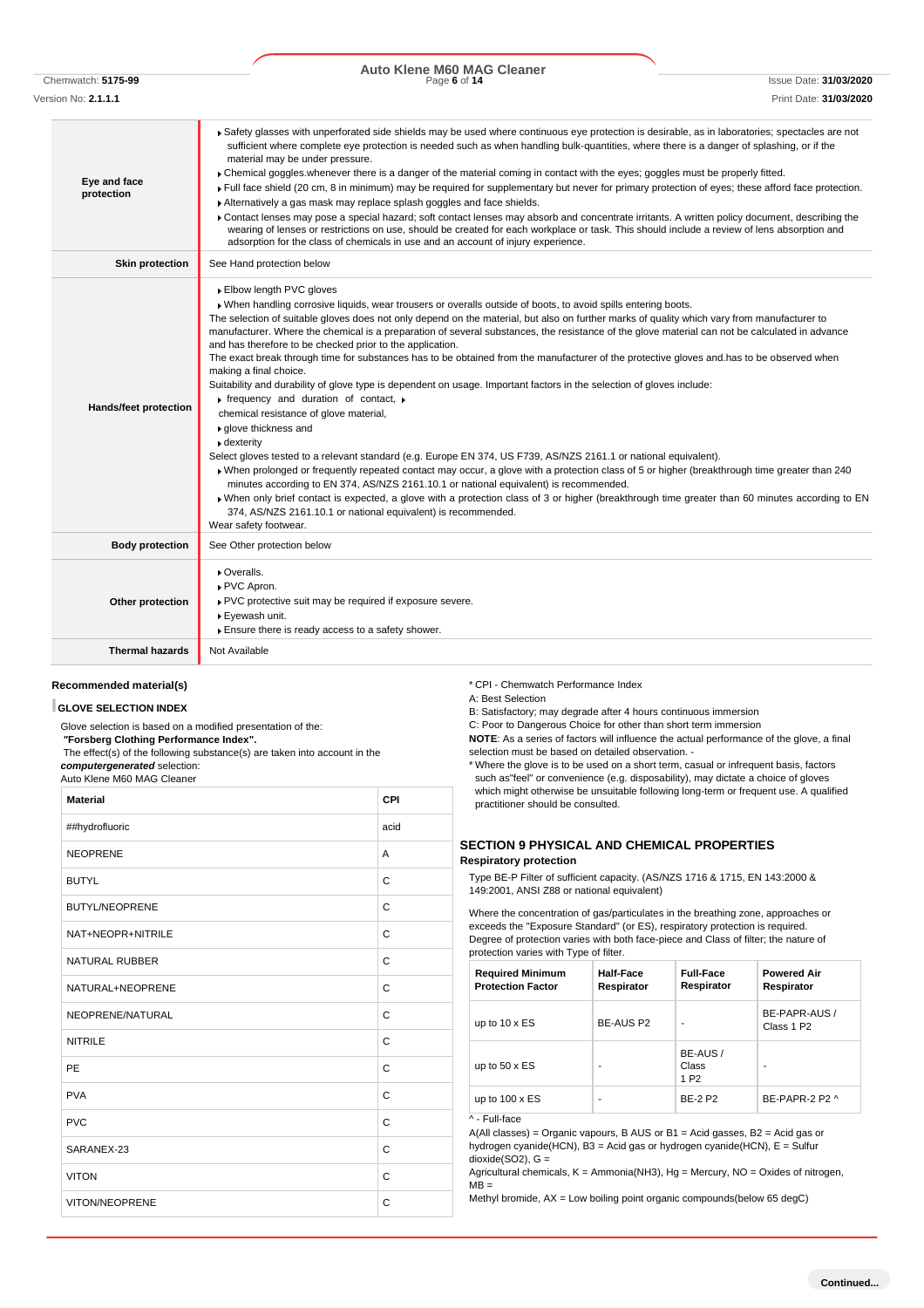# Chemwatch: **5175-99** Page **7** of **14** Issue Date: **31/03/2020 Auto Klene M60 MAG Cleaner**

### **Information on basic physical and chemical properties**

| Appearance                                                                | Clear green liquid with acidic odour; mixes with water. |                                               |                |
|---------------------------------------------------------------------------|---------------------------------------------------------|-----------------------------------------------|----------------|
| <b>Physical state</b>                                                     | Liquid                                                  | Relative density (Water =<br>1)               | 1.1            |
| Odour                                                                     | Not Available                                           | Partition coefficient n-<br>octanol / water   | Not Available  |
| <b>Odour threshold</b>                                                    | Not Available                                           | Auto-ignition<br>temperature<br>$(^{\circ}C)$ | Not Applicable |
| pH (as supplied)                                                          | $1 - 2$                                                 | Decomposition<br>temperature                  | Not Available  |
| point<br><b>Melting</b><br>$\overline{1}$<br>freezing<br>point (°C)       | Not Available                                           | <b>Viscosity (cSt)</b>                        | Not Available  |
| Initial boiling point and<br>boiling range (°C)                           | >100                                                    | Molecular weight<br>(g/mol)                   | Not Applicable |
| Flash point (°C)                                                          | Not Applicable                                          | <b>Taste</b>                                  | Not Available  |
| <b>Evaporation rate</b>                                                   | Not Available                                           | <b>Explosive</b><br>properties                | Not Available  |
| Flammability                                                              | Not Applicable                                          | Oxidising<br>properties                       | Not Available  |
| <b>Upper Explosive Limit</b><br>(%)                                       | Not Applicable                                          | <b>Surface Tension (dyn/cm</b><br>or mN/m)    | Not Available  |
| <b>Lower Explosive Limit</b><br>(%)                                       | Not Applicable                                          | <b>Volatile Component (%vol)</b>              | 80-90          |
| Vapour pressure<br>(kPa)                                                  | Not Available                                           | Gas group                                     | Not Available  |
| Solubility in water<br>(g/L)                                              | Miscible                                                | pH as a solution<br>(1%)                      | Not Available  |
| Vapour density (Air =<br>1)<br><b>SECTION 10 STARILITY AND REACTIVITY</b> | Not Available                                           | VOC g/L                                       | Not Available  |

#### **SECTION 10 STABILITY AND REACTIVITY**

| Reactivity                                  | See section 7                                                                                                                                                                              |
|---------------------------------------------|--------------------------------------------------------------------------------------------------------------------------------------------------------------------------------------------|
| <b>Chemical stability</b>                   | ▶ Contact with alkaline material liberates heat ▶<br>Unstable in the presence of incompatible<br>materials.<br>▶ Product is considered stable.<br>Hazardous polymerisation will not occur. |
| Possibility of hazardous<br>reactions       | See section 7                                                                                                                                                                              |
| <b>Conditions to</b><br>avoid               | See section 7                                                                                                                                                                              |
| Incompatible<br>materials                   | See section 7                                                                                                                                                                              |
| <b>Hazardous decomposition</b><br>products  | See section 5                                                                                                                                                                              |
| <b>SECTION 11 TOXICOLOGICAL INFORMATION</b> |                                                                                                                                                                                            |

| Information on toxicological effects |                                                                                                                                                                                                                                                                                                                                                                                                                                                                                                                                                                                                                                                                                                                                                                                                                                                                                                                                                                                                                                                                                                                                                                                                                                                                                                                                                                 |
|--------------------------------------|-----------------------------------------------------------------------------------------------------------------------------------------------------------------------------------------------------------------------------------------------------------------------------------------------------------------------------------------------------------------------------------------------------------------------------------------------------------------------------------------------------------------------------------------------------------------------------------------------------------------------------------------------------------------------------------------------------------------------------------------------------------------------------------------------------------------------------------------------------------------------------------------------------------------------------------------------------------------------------------------------------------------------------------------------------------------------------------------------------------------------------------------------------------------------------------------------------------------------------------------------------------------------------------------------------------------------------------------------------------------|
| <b>Inhaled</b>                       | Not normally a hazard due to non-volatile nature of product<br>Corrosive acids can cause irritation of the respiratory tract, with coughing, choking and mucous membrane damage. There may be dizziness,<br>headache, nausea and weakness.<br>Acute effects of fluoride inhalation include irritation of nose and throat, coughing and chest discomfort. A single acute over-exposure may even<br>cause nose bleed.<br>Acute inhalation exposures to hydrogen fluoride (hydrofluoric acid) vapours produce severe eye, nose, and throat irritation; delayed fever, cyanosis,<br>and pulmonary edema; and may cause death.<br>Even fairly low airborne concentrations of hydrogen fluoride produce rapid onset of eye, nose, and throat irritation. Hydrogen fluoride has a strong<br>irritating odor that is discernible at concentrations of about 0.04 ppm. Higher concentrations of the vapour/ mist may cause corrosion of the throat,<br>nose and lungs,<br>leading to severe inflammation, pulmonary oedema or possible hypocalcaemia.<br>Vapour concentration of 10 ppm is regarded as intolerable but a vapour concentration of 30 ppm. is considered by NIOSH as: Immediately Dangerous<br>to Life and Health (IDLH).<br>In humans, inhalation of hydrogen fluoride gas may cause immediate or delayed-onset pulmonary oedema after a 1-hour exposure. |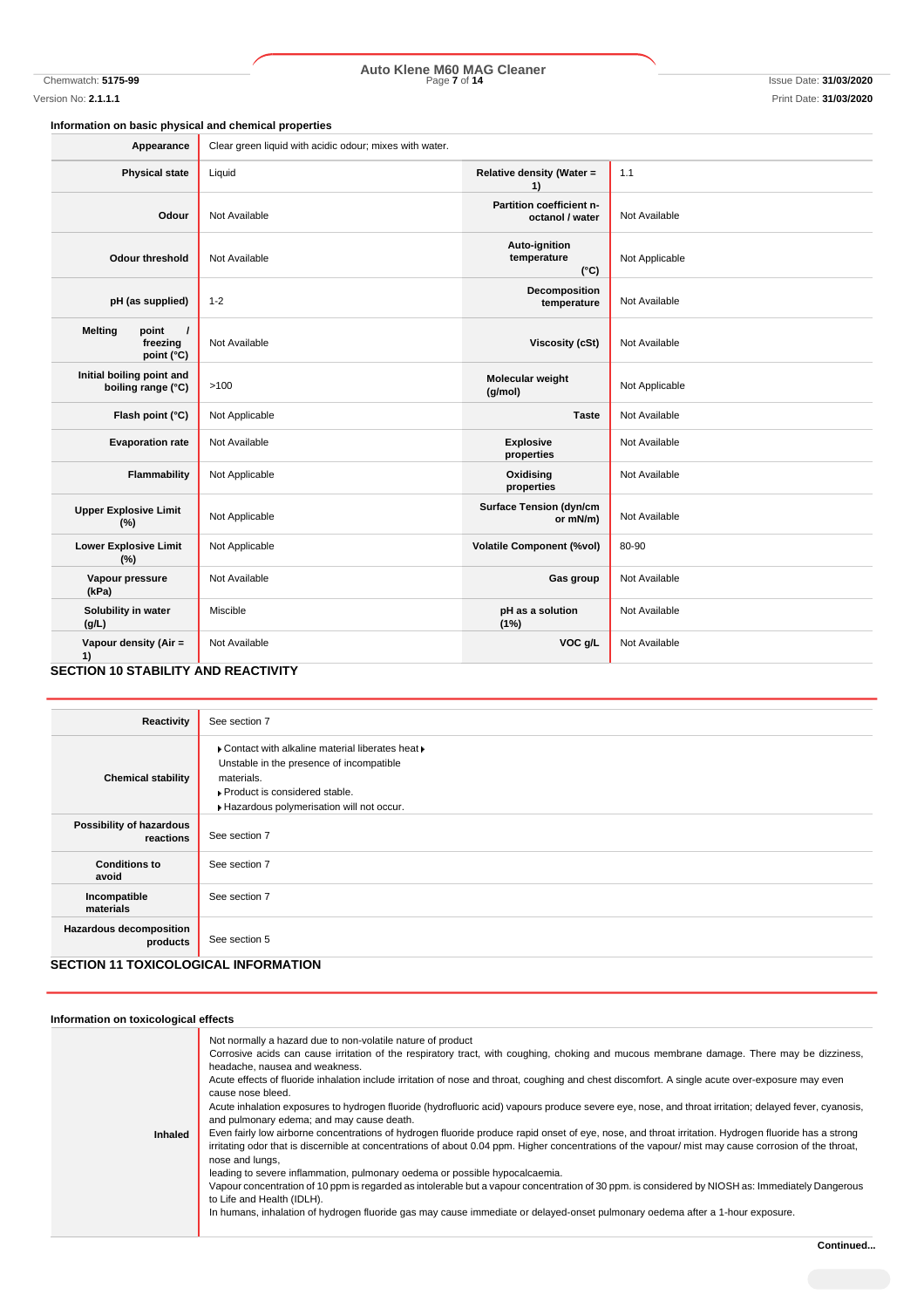Chemwatch: **5175-99** Page **8** of **14** Issue Date: **31/03/2020 Auto Klene M60 MAG Cleaner**

Version No: **2.1.1.1** Print Date: **31/03/2020**

|                              | small amounts absorbed from the lungs may prove fatal.                                                                                                                                                                                                                                                                                                                                                                                                                                                                                                                                                                                                                                                                                                                                                                                                                                                                                                                                                                                                                                                                                                                                                                                                                                  | Inhalation of aerosols (mists, fumes), generated by the material during the course of normal handling, may produce severely toxic effects. Relatively                                                                                                                                                                                                                                                                                                                                                                                                                                                                                                                                                                                                                                                                                                                                                                                                                                                                                                                                                                                                                                                                                           |  |  |  |
|------------------------------|-----------------------------------------------------------------------------------------------------------------------------------------------------------------------------------------------------------------------------------------------------------------------------------------------------------------------------------------------------------------------------------------------------------------------------------------------------------------------------------------------------------------------------------------------------------------------------------------------------------------------------------------------------------------------------------------------------------------------------------------------------------------------------------------------------------------------------------------------------------------------------------------------------------------------------------------------------------------------------------------------------------------------------------------------------------------------------------------------------------------------------------------------------------------------------------------------------------------------------------------------------------------------------------------|-------------------------------------------------------------------------------------------------------------------------------------------------------------------------------------------------------------------------------------------------------------------------------------------------------------------------------------------------------------------------------------------------------------------------------------------------------------------------------------------------------------------------------------------------------------------------------------------------------------------------------------------------------------------------------------------------------------------------------------------------------------------------------------------------------------------------------------------------------------------------------------------------------------------------------------------------------------------------------------------------------------------------------------------------------------------------------------------------------------------------------------------------------------------------------------------------------------------------------------------------|--|--|--|
|                              |                                                                                                                                                                                                                                                                                                                                                                                                                                                                                                                                                                                                                                                                                                                                                                                                                                                                                                                                                                                                                                                                                                                                                                                                                                                                                         |                                                                                                                                                                                                                                                                                                                                                                                                                                                                                                                                                                                                                                                                                                                                                                                                                                                                                                                                                                                                                                                                                                                                                                                                                                                 |  |  |  |
|                              |                                                                                                                                                                                                                                                                                                                                                                                                                                                                                                                                                                                                                                                                                                                                                                                                                                                                                                                                                                                                                                                                                                                                                                                                                                                                                         |                                                                                                                                                                                                                                                                                                                                                                                                                                                                                                                                                                                                                                                                                                                                                                                                                                                                                                                                                                                                                                                                                                                                                                                                                                                 |  |  |  |
|                              |                                                                                                                                                                                                                                                                                                                                                                                                                                                                                                                                                                                                                                                                                                                                                                                                                                                                                                                                                                                                                                                                                                                                                                                                                                                                                         |                                                                                                                                                                                                                                                                                                                                                                                                                                                                                                                                                                                                                                                                                                                                                                                                                                                                                                                                                                                                                                                                                                                                                                                                                                                 |  |  |  |
| Ingestion                    | Severely toxic effects may result from the accidental ingestion of the material; animal experiments indicate that ingestion of less than 5 gram<br>may be fatal or may produce serious damage to the health of the individual.<br>and speaking may also be evident.<br>Fluoride causes severe loss of calcium in the blood, with symptoms appearing several hours later including painful and rigid muscle contractions<br>of the limbs.                                                                                                                                                                                                                                                                                                                                                                                                                                                                                                                                                                                                                                                                                                                                                                                                                                                | Ingestion of acidic corrosives may produce burns around and in the mouth, the throat and oesophagus. Immediate pain and difficulties in swallowing                                                                                                                                                                                                                                                                                                                                                                                                                                                                                                                                                                                                                                                                                                                                                                                                                                                                                                                                                                                                                                                                                              |  |  |  |
| <b>Skin Contact</b>          | tissue may continue to spread beneath skin.                                                                                                                                                                                                                                                                                                                                                                                                                                                                                                                                                                                                                                                                                                                                                                                                                                                                                                                                                                                                                                                                                                                                                                                                                                             | Cardiovascular collapse can occur and may cause death with increased heart rate and other heart rhythm irregularities.<br>Skin contact with the material may produce severely toxic effects; systemic effects may result following absorption and these may be fatal.<br>Skin contact with acidic corrosives may result in pain and burns; these may be deep with distinct edges and may heal slowly with the formation<br>of scar tissue. Fluorides are easily absorbed through the skin and cause death of soft tissue and erode bone. Healing is delayed and death of<br>Open cuts, abraded or irritated skin should not be exposed to this material<br>Contact of the skin with liquid hydrofluoric acid (hydrogen fluoride) may cause severe burns, erythema, and swelling, vesiculation, and serious<br>crusting. With more serious burns, ulceration, blue-gray discoloration, and necrosis may occur. Solutions of hydrofluoric acid, as dilute as 2%, may<br>cause severe skin burns. Entry into the blood-stream, through, for example, cuts, abrasions or lesions, may produce systemic injury with harmful<br>effects. Examine the skin prior to the use of the material and ensure that any external damage is suitably protected. |  |  |  |
| Eye                          | If applied to the eyes, this material causes severe eye damage.<br>Direct eye contact with acid corrosives may produce pain, tears, sensitivity to light and burns. Mild burns of the epithelia generally recover rapidly<br>and completely.<br>Experiments in which a 20-percent aqueous solution of hydrofluoric acid (hydrogen fluoride) was instilled into the eyes of rabbits caused<br>immediate damage in the form of total corneal opacification and conjunctival ischemia; within an hour, corneal stroma edema occurred, followed<br>by necrosis of anterior ocular structures.                                                                                                                                                                                                                                                                                                                                                                                                                                                                                                                                                                                                                                                                                               |                                                                                                                                                                                                                                                                                                                                                                                                                                                                                                                                                                                                                                                                                                                                                                                                                                                                                                                                                                                                                                                                                                                                                                                                                                                 |  |  |  |
| Chronic                      | Repeated or prolonged exposure to acids may result in the erosion of teeth, swelling and/or ulceration of mouth lining. Irritation of airways to lung,<br>with cough, and inflammation of lung tissue often occurs.<br>Long-term exposure to respiratory irritants may result in disease of the airways involving difficult breathing and related systemic problems.<br>On the basis of limited epidemiological or animal data, it has been concluded that prolonged inhalation of the material, in an occupational setting,<br>may increase the risk of cancer in humans.<br>Substance accumulation, in the human body, may occur and may cause some concern following repeated or long-term occupational exposure.<br>Extended exposure to inorganic fluorides causes fluorosis, which includes signs of joint pain and stiffness, tooth discolouration, nausea and<br>vomiting, loss of appetite, diarrhoea or constipation, weight loss, anaemia, weakness and general unwellness. There may also be frequent<br>urination and thirst.<br>Hydrogen fluoride easily penetrates the skin and causes destruction and corrosion of the bone and underlying tissue. Ingestion causes severe<br>pains and burns in the mouth and throat and blood calcium levels are dangerously reduced. |                                                                                                                                                                                                                                                                                                                                                                                                                                                                                                                                                                                                                                                                                                                                                                                                                                                                                                                                                                                                                                                                                                                                                                                                                                                 |  |  |  |
|                              | Strong inorganic acid mists containing sulfuric acid can cause cancer.<br><b>TOXICITY</b>                                                                                                                                                                                                                                                                                                                                                                                                                                                                                                                                                                                                                                                                                                                                                                                                                                                                                                                                                                                                                                                                                                                                                                                               | <b>IRRITATION</b>                                                                                                                                                                                                                                                                                                                                                                                                                                                                                                                                                                                                                                                                                                                                                                                                                                                                                                                                                                                                                                                                                                                                                                                                                               |  |  |  |
| Auto Klene M60<br><b>MAG</b> |                                                                                                                                                                                                                                                                                                                                                                                                                                                                                                                                                                                                                                                                                                                                                                                                                                                                                                                                                                                                                                                                                                                                                                                                                                                                                         |                                                                                                                                                                                                                                                                                                                                                                                                                                                                                                                                                                                                                                                                                                                                                                                                                                                                                                                                                                                                                                                                                                                                                                                                                                                 |  |  |  |
| Cleaner                      | Not Available                                                                                                                                                                                                                                                                                                                                                                                                                                                                                                                                                                                                                                                                                                                                                                                                                                                                                                                                                                                                                                                                                                                                                                                                                                                                           | Not Available                                                                                                                                                                                                                                                                                                                                                                                                                                                                                                                                                                                                                                                                                                                                                                                                                                                                                                                                                                                                                                                                                                                                                                                                                                   |  |  |  |
|                              | <b>TOXICITY</b>                                                                                                                                                                                                                                                                                                                                                                                                                                                                                                                                                                                                                                                                                                                                                                                                                                                                                                                                                                                                                                                                                                                                                                                                                                                                         |                                                                                                                                                                                                                                                                                                                                                                                                                                                                                                                                                                                                                                                                                                                                                                                                                                                                                                                                                                                                                                                                                                                                                                                                                                                 |  |  |  |
|                              |                                                                                                                                                                                                                                                                                                                                                                                                                                                                                                                                                                                                                                                                                                                                                                                                                                                                                                                                                                                                                                                                                                                                                                                                                                                                                         | <b>IRRITATION</b>                                                                                                                                                                                                                                                                                                                                                                                                                                                                                                                                                                                                                                                                                                                                                                                                                                                                                                                                                                                                                                                                                                                                                                                                                               |  |  |  |
| sulfuric acid                | Inhalation (guinea pig) LC50: 0.018 mg/L/BH                                                                                                                                                                                                                                                                                                                                                                                                                                                                                                                                                                                                                                                                                                                                                                                                                                                                                                                                                                                                                                                                                                                                                                                                                                             | Eye (rabbit): 1.38 mg SEVERE                                                                                                                                                                                                                                                                                                                                                                                                                                                                                                                                                                                                                                                                                                                                                                                                                                                                                                                                                                                                                                                                                                                                                                                                                    |  |  |  |
|                              | Inhalation (mouse) LC50: 0.32 mg/L $/2H$                                                                                                                                                                                                                                                                                                                                                                                                                                                                                                                                                                                                                                                                                                                                                                                                                                                                                                                                                                                                                                                                                                                                                                                                                                                | Eye (rabbit): 5 mg/30sec SEVERE                                                                                                                                                                                                                                                                                                                                                                                                                                                                                                                                                                                                                                                                                                                                                                                                                                                                                                                                                                                                                                                                                                                                                                                                                 |  |  |  |
|                              | Inhalation (rat) LC50: 0.51 mg/L/2HE                                                                                                                                                                                                                                                                                                                                                                                                                                                                                                                                                                                                                                                                                                                                                                                                                                                                                                                                                                                                                                                                                                                                                                                                                                                    |                                                                                                                                                                                                                                                                                                                                                                                                                                                                                                                                                                                                                                                                                                                                                                                                                                                                                                                                                                                                                                                                                                                                                                                                                                                 |  |  |  |
|                              | Oral (rat) LD50: 2140 mg/kg <sup>21</sup>                                                                                                                                                                                                                                                                                                                                                                                                                                                                                                                                                                                                                                                                                                                                                                                                                                                                                                                                                                                                                                                                                                                                                                                                                                               |                                                                                                                                                                                                                                                                                                                                                                                                                                                                                                                                                                                                                                                                                                                                                                                                                                                                                                                                                                                                                                                                                                                                                                                                                                                 |  |  |  |
|                              | <b>TOXICITY</b>                                                                                                                                                                                                                                                                                                                                                                                                                                                                                                                                                                                                                                                                                                                                                                                                                                                                                                                                                                                                                                                                                                                                                                                                                                                                         | <b>IRRITATION</b>                                                                                                                                                                                                                                                                                                                                                                                                                                                                                                                                                                                                                                                                                                                                                                                                                                                                                                                                                                                                                                                                                                                                                                                                                               |  |  |  |
| hydrofluoric acid            |                                                                                                                                                                                                                                                                                                                                                                                                                                                                                                                                                                                                                                                                                                                                                                                                                                                                                                                                                                                                                                                                                                                                                                                                                                                                                         |                                                                                                                                                                                                                                                                                                                                                                                                                                                                                                                                                                                                                                                                                                                                                                                                                                                                                                                                                                                                                                                                                                                                                                                                                                                 |  |  |  |
|                              | Inhalation (rat) LC50: 1.1 mg/L/60M                                                                                                                                                                                                                                                                                                                                                                                                                                                                                                                                                                                                                                                                                                                                                                                                                                                                                                                                                                                                                                                                                                                                                                                                                                                     | Eye (human): 50 mg - SEVERE                                                                                                                                                                                                                                                                                                                                                                                                                                                                                                                                                                                                                                                                                                                                                                                                                                                                                                                                                                                                                                                                                                                                                                                                                     |  |  |  |
|                              | Inhalation (rat) LC50: 1276 ppm/4h                                                                                                                                                                                                                                                                                                                                                                                                                                                                                                                                                                                                                                                                                                                                                                                                                                                                                                                                                                                                                                                                                                                                                                                                                                                      |                                                                                                                                                                                                                                                                                                                                                                                                                                                                                                                                                                                                                                                                                                                                                                                                                                                                                                                                                                                                                                                                                                                                                                                                                                                 |  |  |  |
| water                        | <b>TOXICITY</b>                                                                                                                                                                                                                                                                                                                                                                                                                                                                                                                                                                                                                                                                                                                                                                                                                                                                                                                                                                                                                                                                                                                                                                                                                                                                         | <b>IRRITATION</b>                                                                                                                                                                                                                                                                                                                                                                                                                                                                                                                                                                                                                                                                                                                                                                                                                                                                                                                                                                                                                                                                                                                                                                                                                               |  |  |  |
|                              |                                                                                                                                                                                                                                                                                                                                                                                                                                                                                                                                                                                                                                                                                                                                                                                                                                                                                                                                                                                                                                                                                                                                                                                                                                                                                         |                                                                                                                                                                                                                                                                                                                                                                                                                                                                                                                                                                                                                                                                                                                                                                                                                                                                                                                                                                                                                                                                                                                                                                                                                                                 |  |  |  |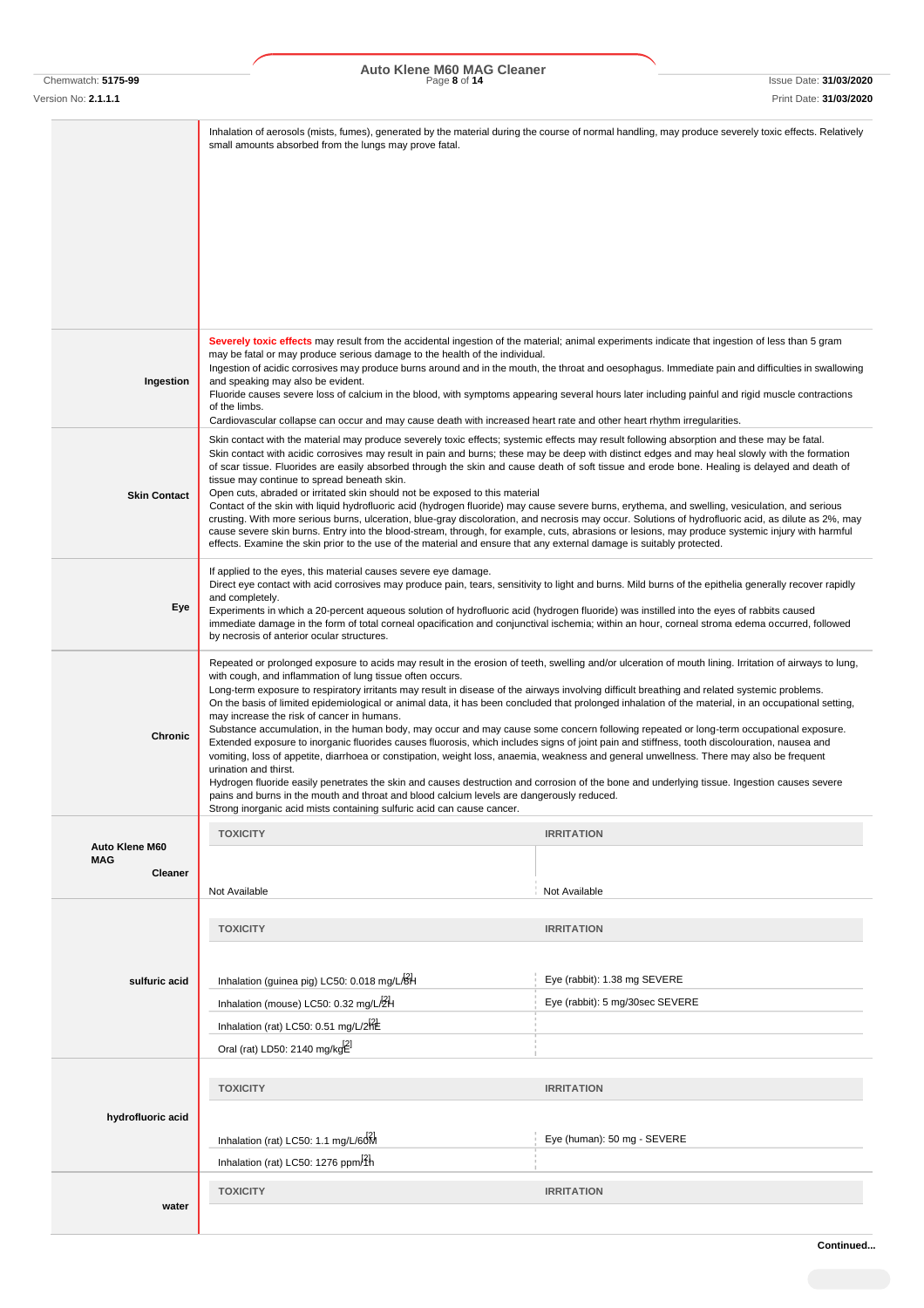Chemwatch: **5175-99** Page **9** of **14** Issue Date: **31/03/2020 Auto Klene M60 MAG Cleaner**

|                                             | $[2]$<br>Oral (rat) LD50: >90000 mg/kgNot Available                                                                                                                                                                                                                                                                                                                                                                                                                                                                                                                                                                                                                                                                                                                                                                                                                                                                                                                                                                                                                                                                                                                                                                                                                                                                                                                                                                                                                                                                                                                                                                                                                                                                        |                                    |   |  |
|---------------------------------------------|----------------------------------------------------------------------------------------------------------------------------------------------------------------------------------------------------------------------------------------------------------------------------------------------------------------------------------------------------------------------------------------------------------------------------------------------------------------------------------------------------------------------------------------------------------------------------------------------------------------------------------------------------------------------------------------------------------------------------------------------------------------------------------------------------------------------------------------------------------------------------------------------------------------------------------------------------------------------------------------------------------------------------------------------------------------------------------------------------------------------------------------------------------------------------------------------------------------------------------------------------------------------------------------------------------------------------------------------------------------------------------------------------------------------------------------------------------------------------------------------------------------------------------------------------------------------------------------------------------------------------------------------------------------------------------------------------------------------------|------------------------------------|---|--|
| Legend: $1$                                 | Value obtained from Europe ECHA Registered Substances - Acute toxicity 2.* Value obtained from manufacturer's SDS. Unless otherwise specified<br>data extracted from RTECS - Register of Toxic Effect of chemical Substances                                                                                                                                                                                                                                                                                                                                                                                                                                                                                                                                                                                                                                                                                                                                                                                                                                                                                                                                                                                                                                                                                                                                                                                                                                                                                                                                                                                                                                                                                               |                                    |   |  |
| <b>SULFURIC ACID</b>                        | Asthma-like symptoms may continue for months or even years after exposure to the material ceases. This may be due to a non-allergenic condition<br>known as reactive airways dysfunction syndrome (RADS) which can occur following exposure to high levels of highly irritating compound. Key criteria<br>for the diagnosis<br>of RADS include the absence of preceding respiratory disease, in a non-atopic individual, with abrupt onset of persistent asthma-like symptoms<br>within minutes to hours of a documented exposure to the irritant. A reversible airflow pattern, on spirometry, with the presence of moderate to<br>severe bronchial hyperreactivity on methacholine challenge testing and the lack of minimal lymphocytic inflammation, without eosinophilia, have<br>also been included in the criteria for diagnosis of RADS. RADS (or asthma) following an irritating inhalation is an infrequent disorder with rates<br>related to the concentration of and duration of exposure to the irritating substance. Industrial bronchitis, on the other hand, is a disorder that occurs<br>as result of exposure due to high concentrations of irritating substance (often particulate in nature) and is completely reversible after exposure<br>ceases. The disorder is characterised by dyspnea, cough and mucus production. WARNING: For inhalation exposure ONLY: This substance has<br>been classified by the IARC as Group 1: CARCINOGENIC TO HUMANS Occupational exposures to strong inorganic acid mists of sulfuric acid:                                                                                                                                                                          |                                    |   |  |
| <b>HYDROFLUORIC ACID</b>                    | No significant acute toxicological data identified in literature search.<br>The material may produce severe irritation to the eye causing pronounced inflammation. Repeated or prolonged exposure to irritants may produce<br>conjunctivitis.<br>Asthma-like symptoms may continue for months or even years after exposure to the material ceases. This may be due to a non-allergenic condition<br>known as reactive airways dysfunction syndrome (RADS) which can occur following exposure to high levels of highly irritating compound. Key criteria<br>for the diagnosis<br>of RADS include the absence of preceding respiratory disease, in a non-atopic individual, with abrupt onset of persistent asthma-like symptoms<br>within minutes to hours of a documented exposure to the irritant. A reversible airflow pattern, on spirometry, with the presence of moderate to<br>severe bronchial hyperreactivity on methacholine challenge testing and the lack of minimal lymphocytic inflammation, without eosinophilia, have<br>also been included in the criteria for diagnosis of RADS. RADS (or asthma) following an irritating inhalation is an infrequent disorder with rates<br>related to the concentration of and duration of exposure to the irritating substance. Industrial bronchitis, on the other hand, is a disorder that occurs<br>as result of exposure due to high concentrations of irritating substance (often particulate in nature) and is completely reversible after exposure<br>ceases. The disorder is characterised by dyspnea, cough and mucus production. The material may produce respiratory tract irritation, and result in<br>damage to the lung including reduced lung function. |                                    |   |  |
| <b>WATER</b>                                | (liver and kidney damage) [Manufacturer] for hydrogen fluoride (as vapour)<br>No significant acute toxicological data identified in literature search.                                                                                                                                                                                                                                                                                                                                                                                                                                                                                                                                                                                                                                                                                                                                                                                                                                                                                                                                                                                                                                                                                                                                                                                                                                                                                                                                                                                                                                                                                                                                                                     |                                    |   |  |
| <b>Acute Toxicity</b>                       | v                                                                                                                                                                                                                                                                                                                                                                                                                                                                                                                                                                                                                                                                                                                                                                                                                                                                                                                                                                                                                                                                                                                                                                                                                                                                                                                                                                                                                                                                                                                                                                                                                                                                                                                          | Carcinogenicity                    |   |  |
| <b>Skin Irritation/Corrosion</b>            |                                                                                                                                                                                                                                                                                                                                                                                                                                                                                                                                                                                                                                                                                                                                                                                                                                                                                                                                                                                                                                                                                                                                                                                                                                                                                                                                                                                                                                                                                                                                                                                                                                                                                                                            | Reproductivity                     |   |  |
| <b>Serious Eye</b><br>Damage/Irritation     | v                                                                                                                                                                                                                                                                                                                                                                                                                                                                                                                                                                                                                                                                                                                                                                                                                                                                                                                                                                                                                                                                                                                                                                                                                                                                                                                                                                                                                                                                                                                                                                                                                                                                                                                          | STOT - Single<br><b>Exposure</b>   | O |  |
| <b>Respiratory or Skin</b><br>sensitisation | ⊚                                                                                                                                                                                                                                                                                                                                                                                                                                                                                                                                                                                                                                                                                                                                                                                                                                                                                                                                                                                                                                                                                                                                                                                                                                                                                                                                                                                                                                                                                                                                                                                                                                                                                                                          | STOT - Repeated<br><b>Exposure</b> | ◎ |  |
| <b>Mutagenicity</b>                         | ⊚                                                                                                                                                                                                                                                                                                                                                                                                                                                                                                                                                                                                                                                                                                                                                                                                                                                                                                                                                                                                                                                                                                                                                                                                                                                                                                                                                                                                                                                                                                                                                                                                                                                                                                                          | <b>Aspiration Hazard</b>           | ര |  |

*– Data Not Available to make classification*

### **SECTION 12 ECOLOGICAL INFORMATION**

| <b>Toxicity</b>   |             |                           |                               |                     |                |
|-------------------|-------------|---------------------------|-------------------------------|---------------------|----------------|
| Ingredient        | Endpoint    | <b>Test Duration (hr)</b> | <b>Species</b>                | Value               | Source         |
| sulfuric acid     | EC50        | 48                        | Crustacea                     | $=42.5$ mg/L        | $\mathbf{1}$   |
| sulfuric acid     | EC50        | 240                       | Algae or other aquatic plants | 2.5000mg/L          | $\overline{4}$ |
| sulfuric acid     | <b>LC50</b> | 96                        | Fish                          | $=8$ mg/L           | $\mathbf{1}$   |
| sulfuric acid     | <b>NOEC</b> | 1560                      | Fish                          | $0.025$ mg/L        | 2              |
| sulfuric acid     | <b>EC50</b> | 72                        | Algae or other aquatic plants | $>100$ mg/L         | $\overline{2}$ |
| hydrofluoric acid | <b>LC50</b> | 96                        | Fish                          | 51mg/L              | $\overline{2}$ |
| hydrofluoric acid | <b>EC50</b> | 48                        | Crustacea                     | 97mg/L              | $\overline{2}$ |
| hydrofluoric acid | <b>EC50</b> | 96                        | Crustacea                     | 10.5mg/L            | $\overline{2}$ |
| hydrofluoric acid | <b>NOEC</b> | 504                       | Crustacea                     | 3.7 <sub>mg/L</sub> | $\overline{2}$ |
| hydrofluoric acid | <b>EC50</b> | 96                        | Algae or other aquatic plants | 43mg/L              | $\overline{2}$ |
| water             | <b>EC50</b> | 384                       | Crustacea                     | 199.179mg/L         | 3              |
| water             | <b>EC50</b> | 96                        | Algae or other aquatic plants | 8768.874mg/L        | 3              |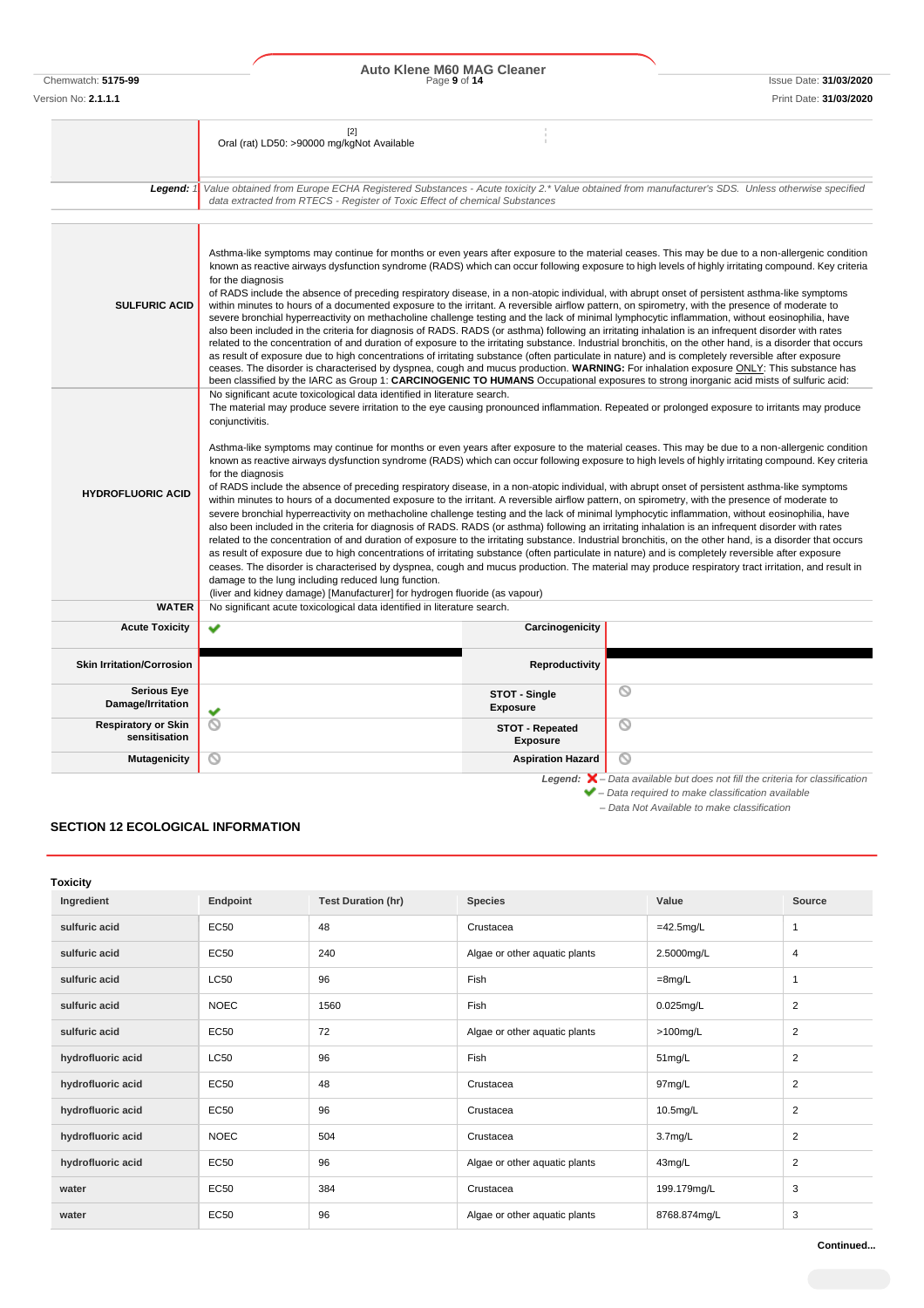# Chemwatch: **5175-99** Page **10** of **14** Issue Date: **31/03/2020 Auto Klene M60 MAG Cleaner**

# Version No: **2.1.1.1** Print Date: **31/03/2020**

| water   | <b>LC50</b> | 96 | Fish                                                                                                                                          | 897.520mg/L | 3 |
|---------|-------------|----|-----------------------------------------------------------------------------------------------------------------------------------------------|-------------|---|
|         | $V3.12 -$   |    | Extracted from 1. IUCLID Toxicity Data 2. Europe ECHA Registered Substances - Ecotoxicological Information - Aquatic Toxicity 3. EPIWIN Suite |             |   |
| Leaend: |             |    | Aquatic Toxicity Data (Estimated) 4. US EPA, Ecotox database - Aquatic Toxicity Data 5. ECETOC Aquatic Hazard Assessment Data 6. NITE         |             |   |

*Aquatic Toxicity Data (Estimated) 4. US EPA, Ecotox database - Aquatic Toxicity Data 5. ECETOC Aquatic Hazard Assessment Data 6. NITE (Japan) -*

*Bioconcentration Data 7. METI (Japan) - Bioconcentration Data 8. Vendor Data*

For Fluorides: Small amounts of fluoride have beneficial effects however; excessive intake over long periods may cause dental and/or skeletal fluorosis. Fluorides are absorbed by humans following inhalation of workplace and ambient air that has been contaminated, ingestion of drinking water and foods and dermal contact. Populations living in areas with high fluoride levels in groundwater

may be exposed to higher levels of fluorides in their drinking water or in beverages prepared with the water. Among these populations, outdoor labourers, people living in hot climates, and people with excessive thirst will generally have the greatest daily intake of fluorides because they consume greater amounts of water.

Atmospheric Fate: Both hydrogen fluoride and particulate fluorides will be transported in the atmosphere and deposited on land or water by wet and dry deposition. Non-volatile inorganic fluoride particulates are removed from the atmosphere via condensation or nucleation processes. Fluorides adsorbed on particulate matter in the atmosphere are generally stable and are not readily hydrolyzed, although they may be degraded by radiation if they persist in the atmosphere.

#### Prevent, by any means available, spillage from entering drains or water courses. **DO NOT** discharge into sewer or waterways.

**Persistence and degradability**

| Ingredient | Persistence: Water/Soil | Persistence: Air |
|------------|-------------------------|------------------|
| water      | LOW                     | LOW              |

#### **Bioaccumulative potential**

| Ingredient | <b>Bioaccumulation</b>  |
|------------|-------------------------|
| water      | LOW (LogKOW = $-1.38$ ) |

### **Mobility in soil**

| Ingredient | <b>Mobility</b>      |
|------------|----------------------|
| water      | LOW ( $KOC = 14.3$ ) |

### **SECTION 13 DISPOSAL CONSIDERATIONS**

| Waste treatment methods    |                                                                                                                                                                                                                                                                                                      |
|----------------------------|------------------------------------------------------------------------------------------------------------------------------------------------------------------------------------------------------------------------------------------------------------------------------------------------------|
|                            | Containers may still present a chemical hazard/ danger when empty.                                                                                                                                                                                                                                   |
|                            | Return to supplier for reuse/ recycling if possible.                                                                                                                                                                                                                                                 |
|                            | Otherwise:                                                                                                                                                                                                                                                                                           |
|                            | If container can not be cleaned sufficiently well to ensure that residuals do not remain or if the container cannot be used to store the same                                                                                                                                                        |
|                            | product, then puncture containers, to prevent re-use, and bury at an authorised landfill.                                                                                                                                                                                                            |
|                            | » Where possible retain label warnings and SDS and observe all notices pertaining to the product.                                                                                                                                                                                                    |
|                            | Legislation addressing waste disposal requirements may differ by country, state and/ or territory. Each user must refer to laws operating in their                                                                                                                                                   |
|                            | area. In some areas, certain wastes must be tracked.                                                                                                                                                                                                                                                 |
|                            | A Hierarchy of Controls seems to be common - the user should investigate:                                                                                                                                                                                                                            |
|                            | $\triangleright$ Reduction $\triangleright$                                                                                                                                                                                                                                                          |
|                            | Reuse                                                                                                                                                                                                                                                                                                |
|                            | $\triangleright$ Recycling                                                                                                                                                                                                                                                                           |
|                            | Disposal (if all else fails)                                                                                                                                                                                                                                                                         |
|                            | This material may be recycled if unused, or if it has not been contaminated so as to make it unsuitable for its intended use. If it has been contaminated,                                                                                                                                           |
| <b>Product / Packaging</b> | it may be possible to reclaim the product by filtration, distillation or some other means. Shelf life considerations should also be applied in making                                                                                                                                                |
| disposal                   | decisions of this type.                                                                                                                                                                                                                                                                              |
|                            | Note that properties of a material may change in use, and recycling or reuse may not always be appropriate.                                                                                                                                                                                          |
|                            | DO NOT allow wash water from cleaning or process equipment to enter drains.                                                                                                                                                                                                                          |
|                            | If may be necessary to collect all wash water for treatment before disposal.                                                                                                                                                                                                                         |
|                            | In all cases disposal to sewer may be subject to local laws and regulations and these should be considered                                                                                                                                                                                           |
|                            | first. • Where in doubt contact the responsible authority.                                                                                                                                                                                                                                           |
|                            | Recycle wherever possible.                                                                                                                                                                                                                                                                           |
|                            | Consult manufacturer for recycling options or consult local or regional waste management authority for disposal if no suitable treatment or<br>disposal facility can be identified.                                                                                                                  |
|                            | Freat and neutralise at an approved treatment plant. Treatment should involve: Neutralisation with soda-ash or soda-lime followed by: burial in<br>a land-fill specifically licenced to accept chemical and / or pharmaceutical wastes or Incineration in a licenced apparatus (after admixture with |
|                            | suitable combustible                                                                                                                                                                                                                                                                                 |
|                            | material).                                                                                                                                                                                                                                                                                           |
|                            | ▶ Decontaminate empty containers with 5% aqueous sodium hydroxide or soda ash, followed by water. Observe all label safequards until<br>containers are cleaned and destroyed.                                                                                                                        |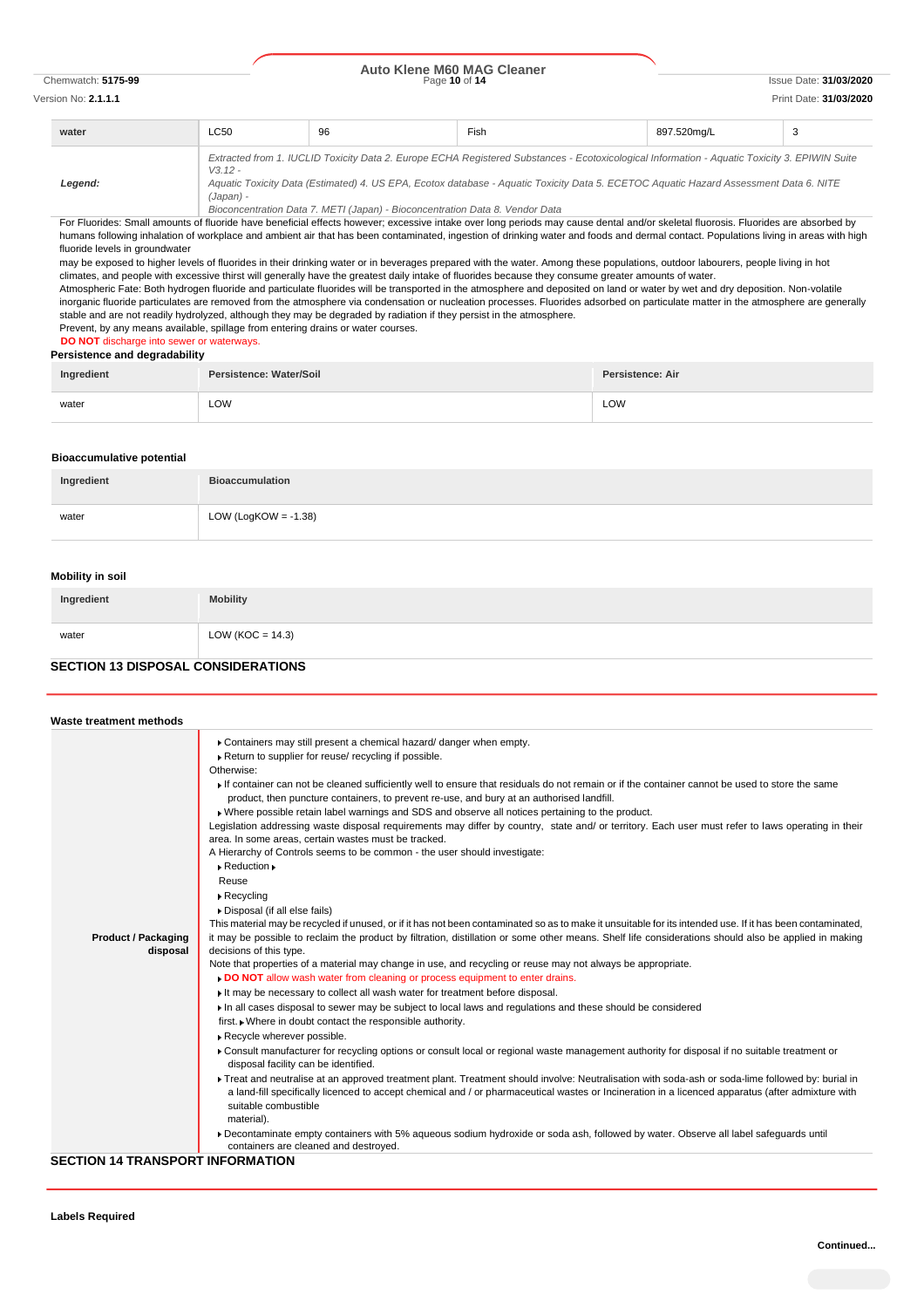# Chemwatch: **5175-99** Page **11** of **14** Issue Date: **31/03/2020 Auto Klene M60 MAG Cleaner**

Ī

|                                      | TOXIC                                                                                                                                                                                                                                                                                            |                                                       |
|--------------------------------------|--------------------------------------------------------------------------------------------------------------------------------------------------------------------------------------------------------------------------------------------------------------------------------------------------|-------------------------------------------------------|
| <b>Marine Pollutant</b>              | <b>NO</b>                                                                                                                                                                                                                                                                                        |                                                       |
| <b>HAZCHEM</b>                       | 2X                                                                                                                                                                                                                                                                                               |                                                       |
| Land transport (ADG)                 |                                                                                                                                                                                                                                                                                                  |                                                       |
| <b>UN number</b>                     | 2922                                                                                                                                                                                                                                                                                             |                                                       |
| Packing group                        | $\sf II$                                                                                                                                                                                                                                                                                         |                                                       |
| <b>UN proper shipping</b><br>name    | CORROSIVE LIQUID, TOXIC, N.O.S. (contains sulfuric acid and hydrofluoric acid)                                                                                                                                                                                                                   |                                                       |
| Environmental<br>hazard              | Not Applicable                                                                                                                                                                                                                                                                                   |                                                       |
| <b>Transport hazard</b><br>class(es) | 8<br>Class<br>6.1<br>Subrisk<br>÷,                                                                                                                                                                                                                                                               |                                                       |
| Special precautions for<br>user      | Special provisions<br>274<br>Limited quantity<br>1 <sub>L</sub>                                                                                                                                                                                                                                  |                                                       |
| Air transport (ICAO-IATA / DGR)      |                                                                                                                                                                                                                                                                                                  |                                                       |
| <b>UN number</b>                     | 2922                                                                                                                                                                                                                                                                                             |                                                       |
| Packing group                        | Ш                                                                                                                                                                                                                                                                                                |                                                       |
| <b>UN proper shipping</b><br>name    | Corrosive liquid, toxic, n.o.s. * (contains sulfuric acid and hydrofluoric acid)                                                                                                                                                                                                                 |                                                       |
| Environmental<br>hazard              | Not Applicable                                                                                                                                                                                                                                                                                   |                                                       |
| <b>Transport hazard</b><br>class(es) | 8<br><b>ICAO/IATA Class</b><br>ICAO / IATA Subrisk<br>6.1<br>8P<br><b>ERG Code</b>                                                                                                                                                                                                               |                                                       |
| Special precautions for<br>user      | Special provisions<br>Cargo Only Packing Instructions<br>Cargo Only Maximum Qty / Pack<br>Passenger and Cargo Packing Instructions<br>Passenger and Cargo Maximum Qty / Pack<br>Passenger and Cargo Limited Quantity Packing Instructions Y840<br>Passenger and Cargo Limited Maximum Qty / Pack | A3A803<br>855<br>30L<br>851<br>1 <sub>L</sub><br>0.5L |
| Sea transport (IMDG-Code / GGVSee)   |                                                                                                                                                                                                                                                                                                  |                                                       |
| <b>UN number</b>                     | 2922                                                                                                                                                                                                                                                                                             |                                                       |
| Packing group                        | $\mathbf H$                                                                                                                                                                                                                                                                                      |                                                       |
| UN proper shipping<br>name           | CORROSIVE LIQUID, TOXIC, N.O.S. (contains sulfuric acid and hydrofluoric acid)                                                                                                                                                                                                                   |                                                       |
| Environmental<br>hazard              | Not Applicable                                                                                                                                                                                                                                                                                   |                                                       |
| <b>Transport hazard</b><br>class(es) | <b>IMDG Class</b><br>8<br>IMDG Subrisk   6.1                                                                                                                                                                                                                                                     |                                                       |
| Special precautions for<br>user      | <b>EMS Number</b><br>F-A, S-B<br>Special provisions<br>274<br>Limited Quantities   1 L                                                                                                                                                                                                           |                                                       |
|                                      | Transport in bulk according to Annex II of MARPOL and the IBC code                                                                                                                                                                                                                               |                                                       |

Not Applicable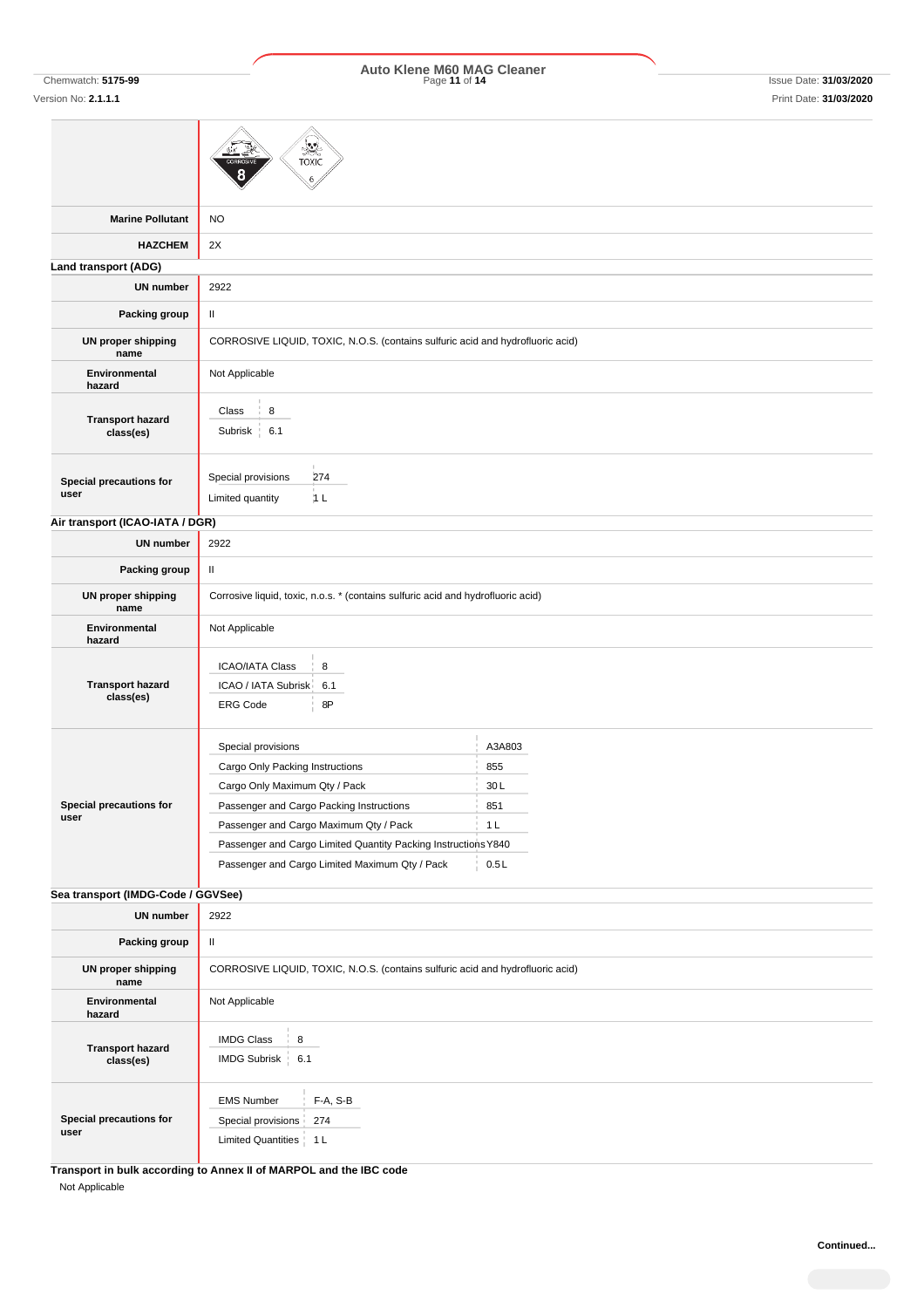#### **SECTION 15 REGULATORY INFORMATION**

International Agency for Research on Cancer (IARC) - Agents Classified by the IARC Monographs

| Australia Exposure Standards                                                                     |                                                                                         |
|--------------------------------------------------------------------------------------------------|-----------------------------------------------------------------------------------------|
|                                                                                                  |                                                                                         |
| Safety, health and environmental regulations / legislation specific for the substance or mixture |                                                                                         |
| SULFURIC ACID(7664-93-9) IS FOUND ON THE FOLLOWING REGULATORY LISTS                              |                                                                                         |
|                                                                                                  | Australia Hazardous Substances Information System - Consolidated Lists                  |
| Australia Inventory of Chemical Substances (AICS)                                                | International Air Transport Association (IATA) Dangerous Goods Regulations - Prohibited |
|                                                                                                  | List Passenger and Cargo Aircraft                                                       |
| HYDROFLUORIC ACID(7664-39-3) IS FOUND ON THE FOLLOWING REGULATORY LISTS                          |                                                                                         |
| Australia Exposure Standards                                                                     | Australia Inventory of Chemical Substances (AICS)                                       |

Australia Hazardous Substances Information System - Consolidated Lists International Agency for Research on Cancer (IARC) - Agents Classified by the IARC Monographs<sup>®</sup>

# **WATER(7732-18-5) IS FOUND ON THE FOLLOWING REGULATORY LISTS**

| <b>National Inventory</b>               | <b>Status</b>                                                                                                                                                                                |
|-----------------------------------------|----------------------------------------------------------------------------------------------------------------------------------------------------------------------------------------------|
| Australia - AICS                        | Y                                                                                                                                                                                            |
| Canada - DSL                            | Y                                                                                                                                                                                            |
| Canada - NDSL                           | N (water; sulfuric acid; hydrofluoric acid)                                                                                                                                                  |
| China - IECSC                           | Y                                                                                                                                                                                            |
| Europe - EINEC / ELINCS /<br><b>NLP</b> | Y                                                                                                                                                                                            |
| Japan - ENCS                            | N (water)                                                                                                                                                                                    |
| Korea - KECI                            | Y                                                                                                                                                                                            |
| New Zealand - NZIoC                     | Y                                                                                                                                                                                            |
| Philippines - PICCS                     | Y                                                                                                                                                                                            |
| <b>USA - TSCA</b>                       | Y                                                                                                                                                                                            |
| Legend:                                 | $Y = All$ ingredients are on the inventory<br>$N = Not$ determined or one or more ingredients are not on the inventory and are not exempt from listing(see specific ingredients in brackets) |

**Other information**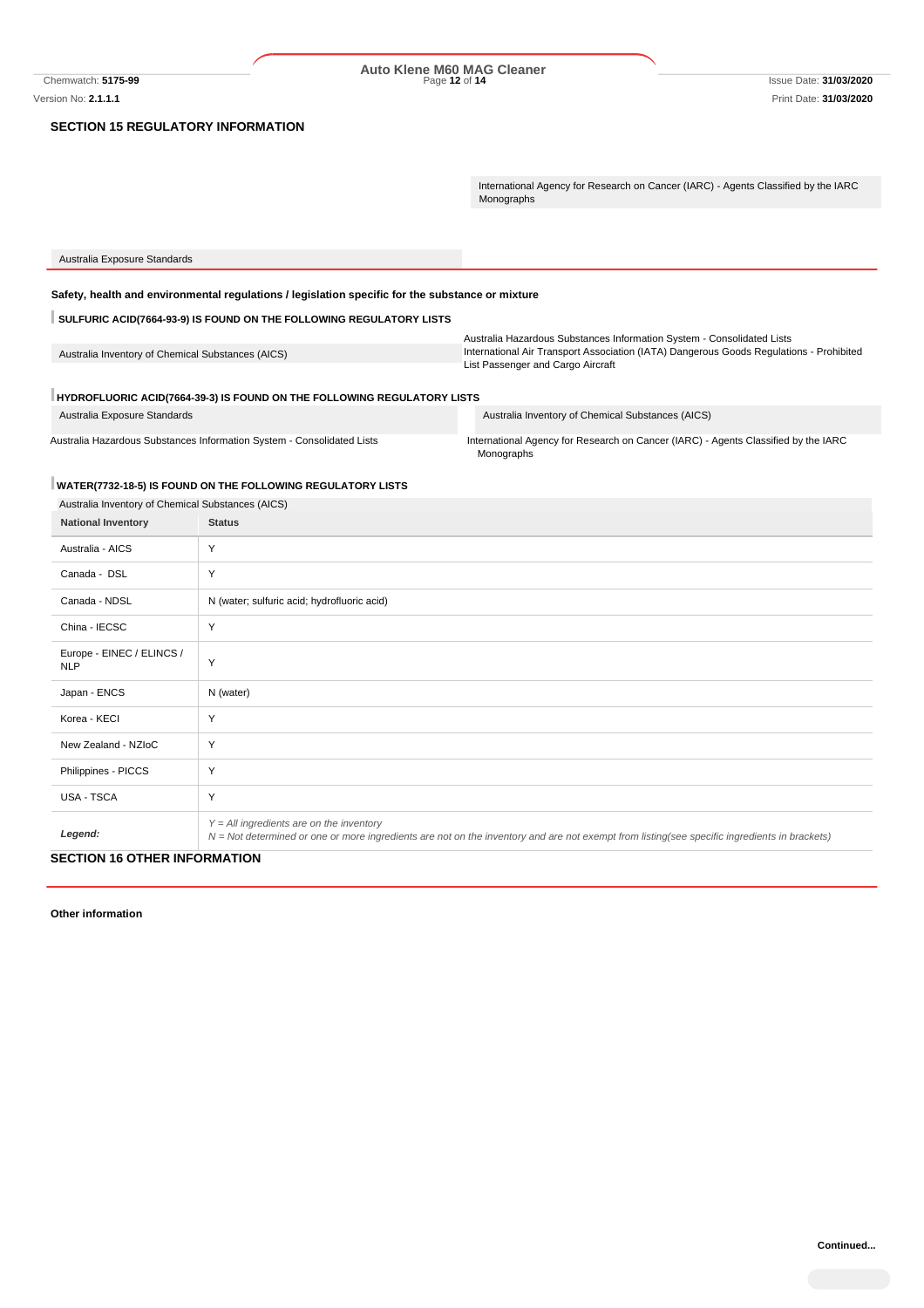#### **Auto Klene M60 MAG Cleaner**

Classification of the preparation and its individual components has drawn on official and authoritative sources as well as independent review by the Chemwatch Classification committee using available literature references.

A list of reference resources used to assist the committee may be found at: www.chemwatch.net

The SDS is a Hazard Communication tool and should be used to assist in the Risk Assessment. Many factors determine whether the reported Hazards are Risks in the workplace or other settings. Risks may be determined by reference to Exposures Scenarios. Scale of use, frequency of use and current or available engineering controls must be considered.